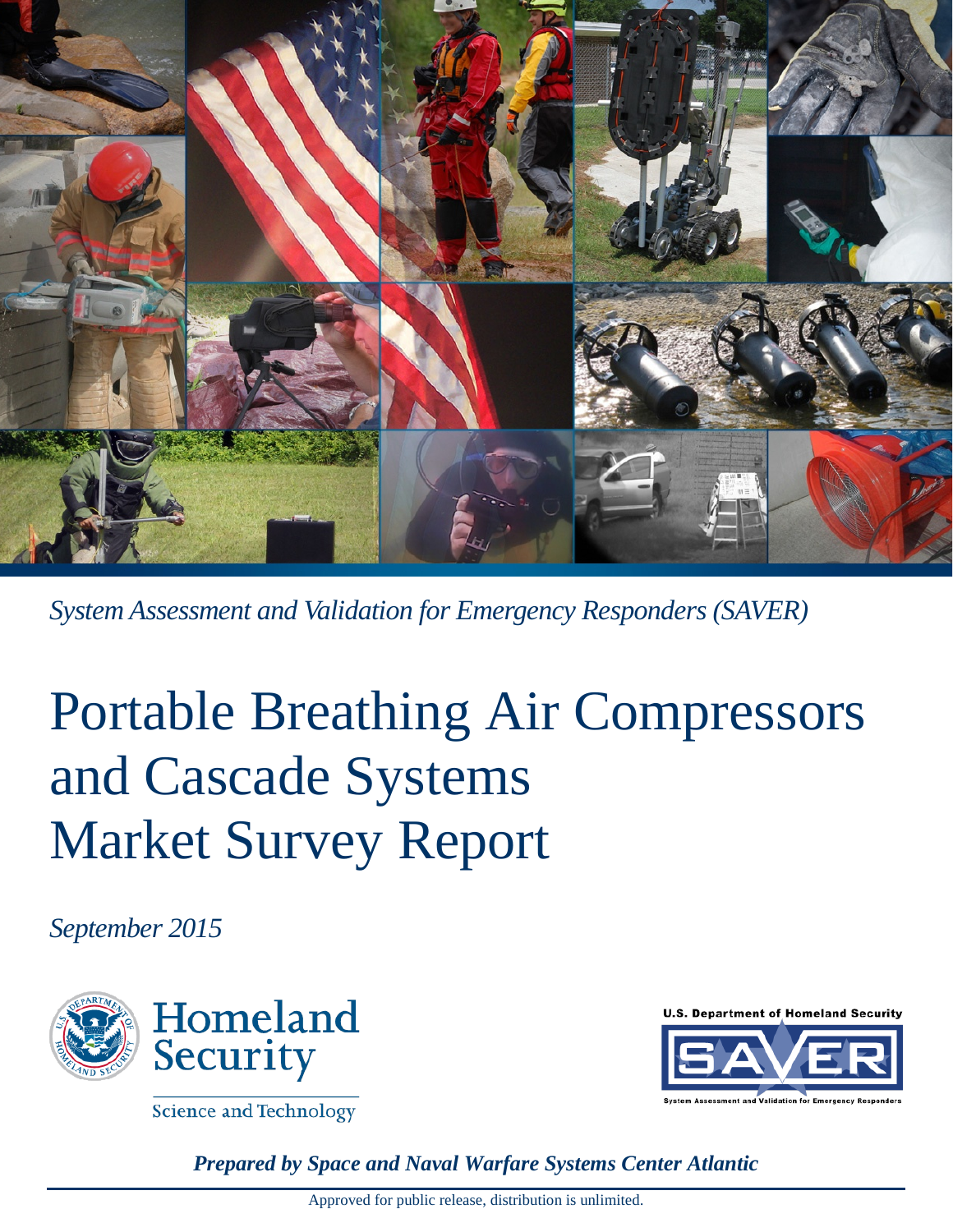The *Portable Breathing Air Compressors and Cascade Systems Market Survey Report* was funded under Interagency Agreement No. HSHQPM-14-X-00064 from the U.S. Department of Homeland Security, Science and Technology Directorate.

The views and opinions of authors expressed herein do not necessarily reflect those of the U.S. Government.

Reference herein to any specific commercial products, processes, or services by trade name, trademark, manufacturer, or otherwise does not necessarily constitute or imply its endorsement, recommendation, or favoring by the U.S. Government.

The information and statements contained herein shall not be used for the purposes of advertising, nor to imply the endorsement or recommendation of the U.S. Government.

With respect to documentation contained herein, neither the U.S. Government nor any of its employees make any warranty, express or implied, including but not limited to the warranties of merchantability and fitness for a particular purpose. Further, neither the U.S. Government nor any of its employees assume any legal liability or responsibility for the accuracy, completeness, or usefulness of any information, apparatus, product, or process disclosed; nor do they represent that its use would not infringe privately owned rights.

The cover photo was provided by the Space and Naval Warfare Systems Center Atlantic. Product images are courtesy of the respective vendors, unless otherwise noted.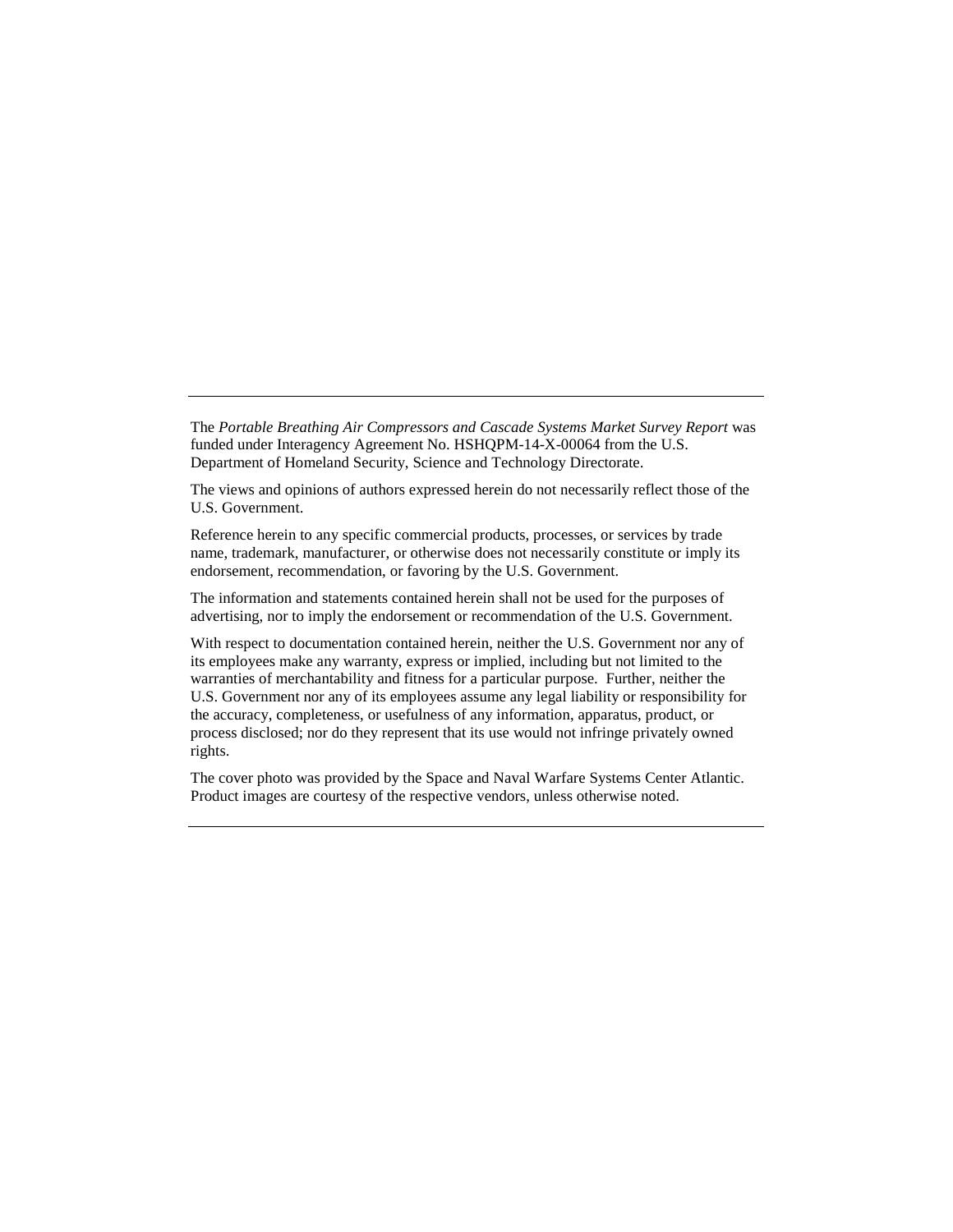#### <span id="page-2-0"></span>**FOREWORD**

The U.S. Department of Homeland Security (DHS) established the System Assessment and Validation for Emergency Responders (SAVER) Program to assist emergency responders making procurement decisions. Located within the Science and Technology Directorate (S&T) of DHS, the SAVER Program conducts objective assessments and validations on commercially available equipment and systems and develops knowledge products that provide relevant equipment information to the emergency responder community. The SAVER Program mission includes:

- Conducting impartial, practitioner-relevant, operationally oriented assessments and validations of emergency response equipment
- Providing information, in the form of knowledge products, that enables decision-makers and responders to better select, procure, use, and maintain emergency response equipment.

SAVER Program knowledge products provide information on equipment that falls under the categories listed in the DHS Authorized Equipment List (AEL), focusing primarily on two main questions for the responder community: "What equipment is available?" and "How does it perform?" These knowledge products are shared nationally with the responder community, providing a life- and cost-saving asset to DHS, as well as to Federal, state, and local responders.

The SAVER Program is supported by a network of Technical Agents who perform assessment and validation activities. As a SAVER Program Technical Agent, the Space and Naval Warfare Systems Center (SPAWARSYSCEN) Atlantic has been tasked to provide expertise and analysis on key subject areas, including communications, sensors, security, weapon detection, and surveillance, among others. In support of this tasking, SPAWARSYSCEN Atlantic developed this report to provide emergency responders with information gathered during a market survey of commercially available portable breathing air compressors and cascade systems, which fall under AEL reference number 19GN-00-COMP titled Compressors and Systems, Breathing Air.

For more information on the SAVER Program or to view additional reports on portable breathing air compressors and cascade systems or other technologies, visit [www.firstresponder.gov/SAVER.](http://www.firstresponder.gov/SAVER)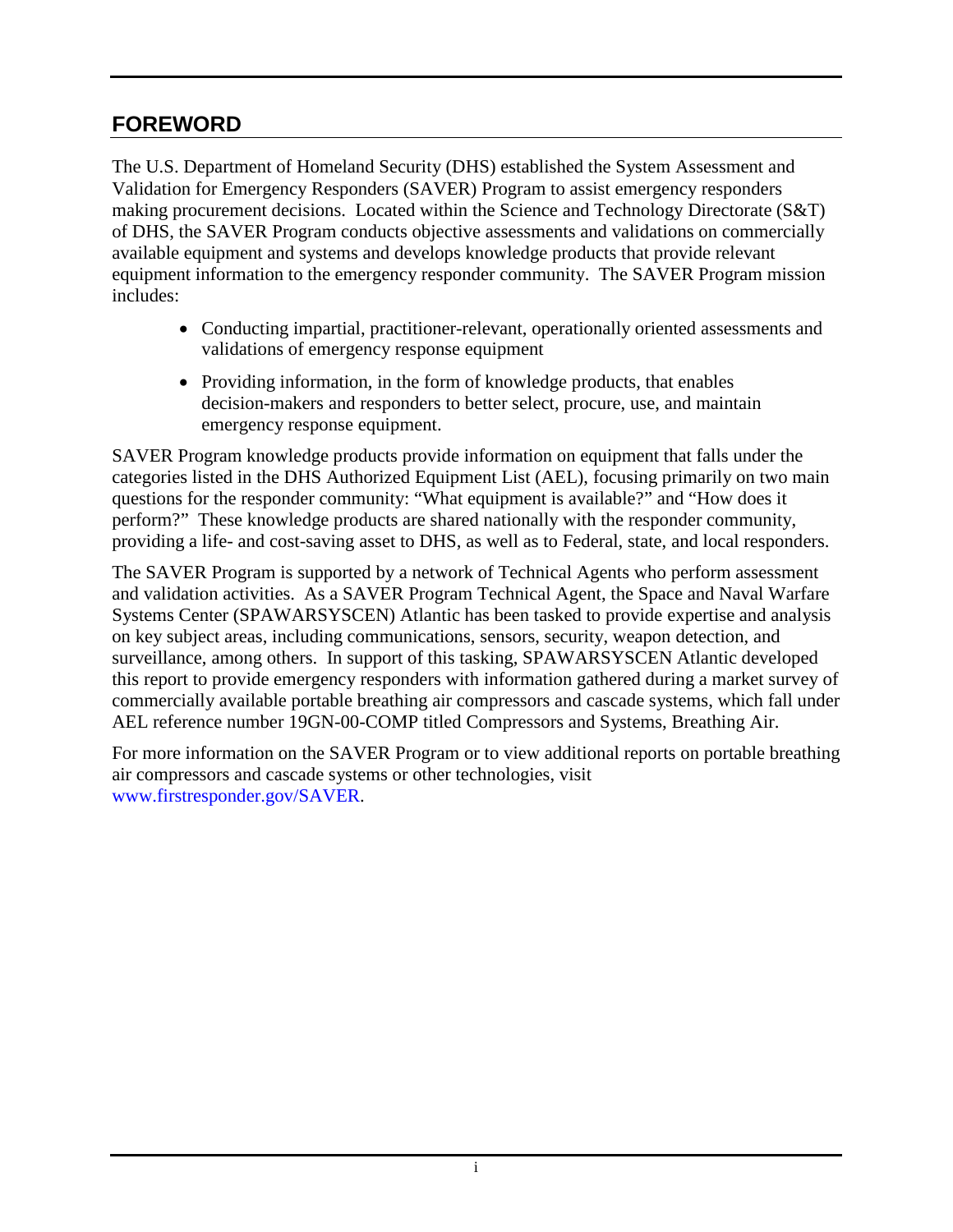#### <span id="page-3-0"></span>**POINTS OF CONTACT**

**SAVER Program U.S. Department of Homeland Security Science and Technology Directorate** FRG Stop 0203 245 Murray Lane Washington, DC 20528-0215

E-mail: [saver@hq.dhs.gov](mailto:saver@hq.dhs.gov) Website: [www.firstresponder.gov/SAVER](http://www.firstresponder.gov/SAVER)

#### **Space and Naval Warfare Systems Center Atlantic**

Advanced Technology and Assessments Branch P.O. Box 190022 North Charleston, SC 29419-9022

E-mail: [ssc\\_lant\\_saver\\_program.fcm@navy.mil](mailto:ssc_lant_saver_program.fcm@navy.mil)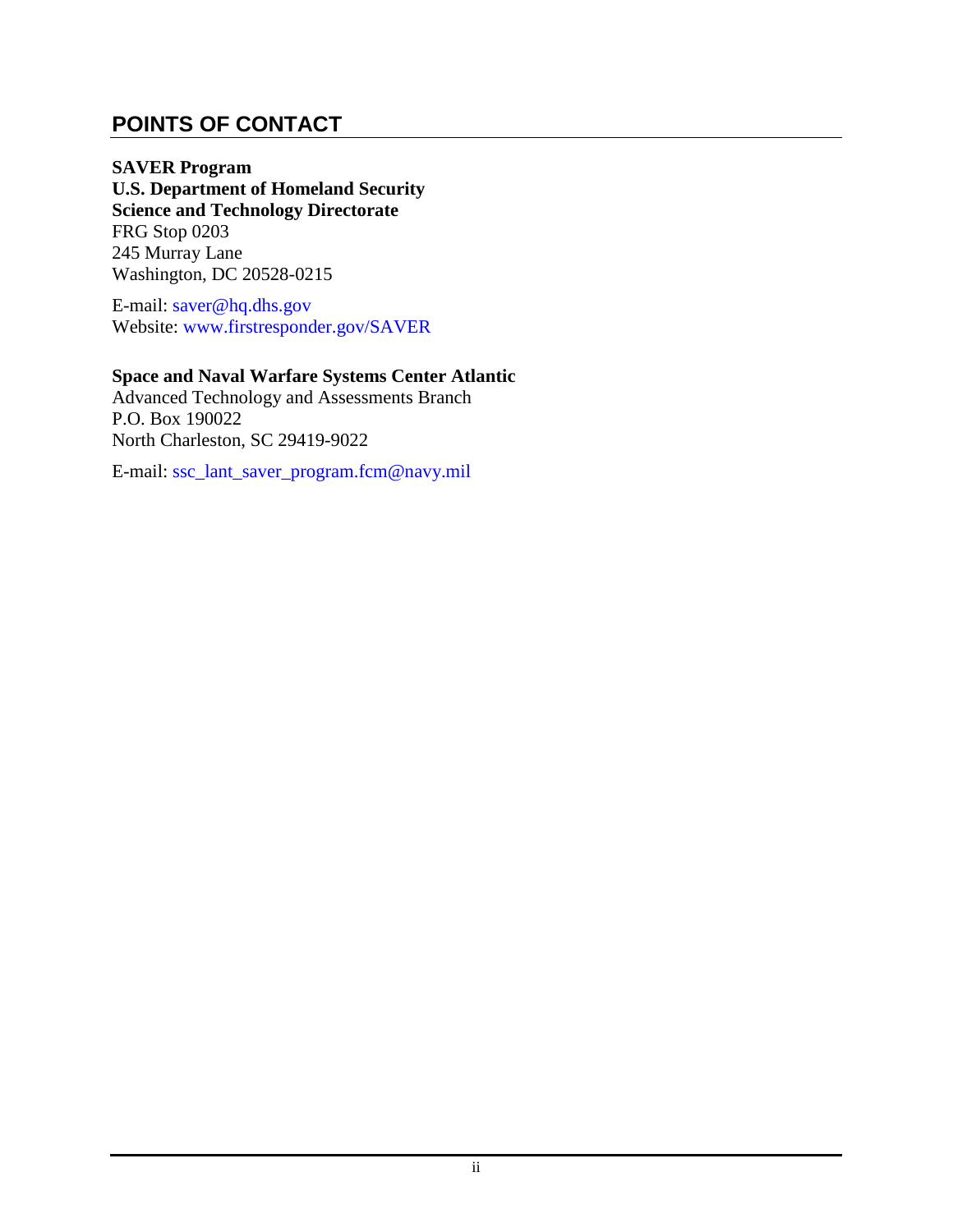## **TABLE OF CONTENTS**

## **LIST OF TABLES**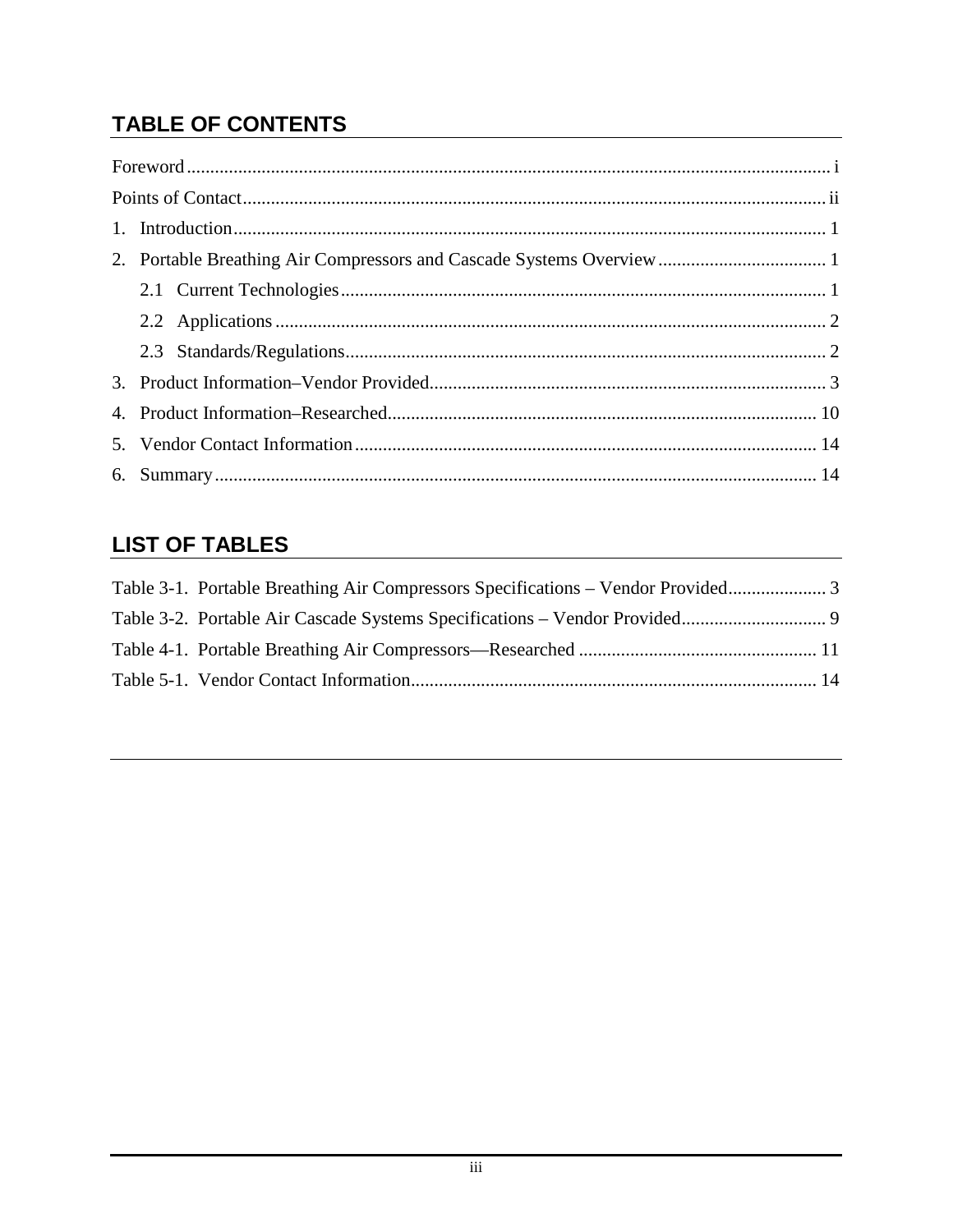### <span id="page-5-0"></span>**1. INTRODUCTION**

Self-contained breathing apparatuses (SCBAs) are used by emergency responders to provide safe, breathable air when needed. Portable breathing air compressors (PBACs) are used to refill SCBAs during emergency situations. Portable air cascade systems (PACSs) are an alternative to PBACs. To provide emergency responders with information on PBACs and PACSs, the System Assessment and Validation for Emergency Responders (SAVER) Program conducted a market survey.

This market survey report is based on information gathered from June 2015 through August 2015 from vendors, Internet research, industry publications, and a government issued Request for Information (RFI) that was posted on the Federal Business Opportunities website. For inclusion in this report, the PBACs and PACSs had to meet the following criteria:

- Portable breathing air compressors
	- o Weigh under 300 pounds and if greater than 200 pounds, a wheel kit had to be available
	- o SCBA ready
	- o Occupational Safety and Health Administration (OSHA) air quality Grade D or better.
- Portable air cascade systems
	- o Weigh under 400 pounds
	- o SCBA ready
	- o OSHA air quality Grade D or better
	- o Have a minimum output pressure of 5,000 pounds per square inch (PSI).

Due diligence was performed to develop a report that is representative of products in the marketplace.

#### <span id="page-5-1"></span>**2. PORTABLE BREATHING AIR COMPRESSORS AND CASCADE SYSTEMS OVERVIEW**

SCBAs are used by emergency responders during emergency operations when they need safe, breathable air. The amount of air that can be carried by an emergency responder is dependent on the weight of the SCBA. Typically, SCBAs can hold 30 to 60 minutes of breathable air and when depleted, emergency responders will refill their SCBAs using PBACs or PACSs. Standard air compressors weigh over 500 pounds, which limits their mobility and use in emergency situations; however, PBACs and PACSs are lighter and designed to be easily transportable.

#### <span id="page-5-2"></span>**2.1 Current Technologies**

PBACs draw air through an air intake to compress. The PBAC then purifies the compressed air by removing contaminants such as oil and water. In addition, contaminants such as hydrocarbons and carbon monoxide (CO) are removed.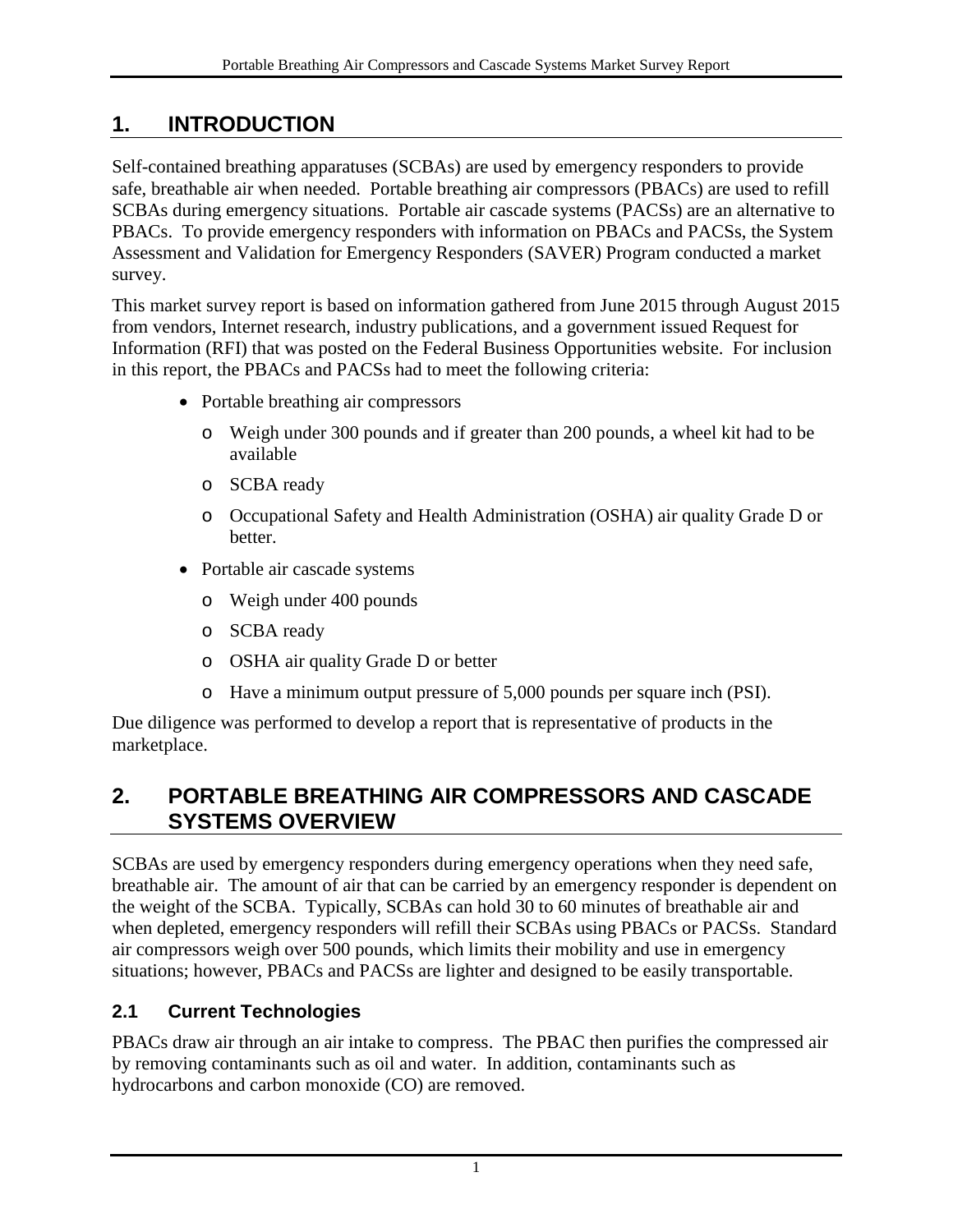Cubic feet per minute (CFM), standard cubic feet per minute (SCFM), and PSI are common methods of measuring compressor performance. CFM and SCFM are measurements of the output volume of air that is supplied. SCFM is measured by holding variables such as temperature, humidity, ambient air pressure, and atmospheric pressure constant. PSI refers to the amount of force that a gas, in this case breathable air, exerts on the wall of the air tank.

High moisture content in breathable air can corrode and harm SCBA equipment, making a moisture indicator a valuable asset to a PBAC. In addition, CO is a deadly gas that can result from the combustion process. Some PBACs include a CO monitor to let the user know if there is a dangerous level of CO in the breathable air.

Available power options for PBACs are electric and fuel (e.g., gasoline, diesel). When considering electrically powered compressors, it is important to know the voltage and phase available where the compressor will be deployed. Fuel powered compressors may be beneficial in emergency situations and mobile applications as electrical service is not required.

PACSs fill SCBAs by equalizing the pressure between the SCBA and the lowest supply cylinder in the cascade chain. The supply cylinders in the cascade system must have a higher pressure than the SCBA cylinder to be filled. If the first cylinder in the cascade does not produce the pressure required for the SCBA, the system automatically switches to the next cylinder in line and the pressure between the cascade cylinder and the SCBA equalize.

Weight is a significant factor in that PBACs and/or PACSs must be light enough to move with simple manpower. Wheel kits may be an accessory for consideration when the equipment weighs more than 200 pounds.

#### <span id="page-6-0"></span>**2.2 Applications**

PBACs and PACSs provide emergency responders with the ability to refill SCBA bottles at the scene of an emergency. Some emergency situations where PBACs and PACSs are used include firefighting, search and rescue, and hazmat response. Medical personnel may also use PBACs and/or PACSs to refill respirator tanks that are used when dealing with dangerous pathogens such as Ebola. In addition, the National Institute for Occupational Safety and Health (NIOSH) provides guidance on immediately dangerous to life or health (IDLH) situations when respirators are required to prevent exposure to a toxic, corrosive, or asphyxiant substance that can cause an immediate or delayed threat to life. For more information about IDLH, visit [www.cdc.gov/niosh/idlh/idlhintr.html.](http://www.cdc.gov/niosh/idlh/idlhintr.html)

#### <span id="page-6-1"></span>**2.3 Standards/Regulations**

PBAC and PACS manufacturers must adhere to guidelines set by OSHA. OSHA Directive 02-00-158 requires the air quality to be Grade D or better. Grade D is defined as air with oxygen content between 19.5 and 23.5 percent, hydrocarbons at a maximum density of  $5mg/m<sup>3</sup>$ , CO levels less than 10 parts per million (ppm), carbon dioxide content no greater than 1,000 ppm, and no odor. Furthermore, OSHA Standard 1910.134(i) requires that the intake be located so that vehicle exhaust does not contaminate the breathable air. A tag to maintain a record of inspections must be attached to the compressor to ensure these regulations are followed. OSHA guidelines on PBACs and PACSs are located at

[www.osha.gov/pls/oshaweb/owadisp.show\\_document?p\\_table=STANDARDS&p\\_id=12716](http://www.osha.gov/pls/oshaweb/owadisp.show_document?p_table=STANDARDS&p_id=12716) and [www.osha.gov/pls/oshaweb/owadisp.show\\_document?p\\_table=DIRECTIVES&p\\_id=5988.](http://www.osha.gov/pls/oshaweb/owadisp.show_document?p_table=DIRECTIVES&p_id=5988)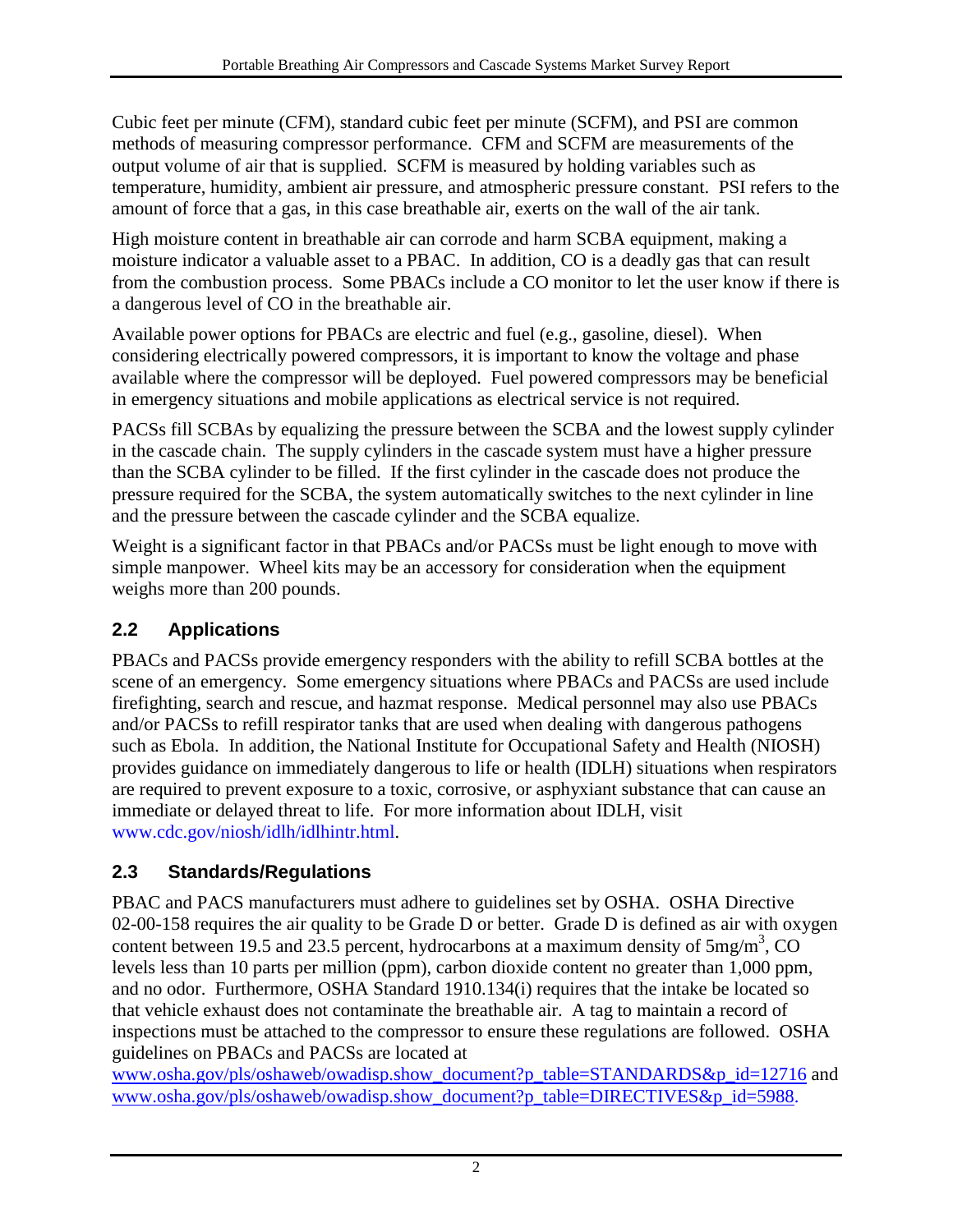#### <span id="page-7-0"></span>**3. PRODUCT INFORMATION–VENDOR PROVIDED**

This section provides information on 22 PBACs that range in price from \$1,913 to \$25,421 and 5 PACSs that range in price from \$1,780 to \$3,210. [Table 3-1](#page-7-1) and [Table 3-2](#page-13-0) provide general product specifications of PBACs and PACSs, respectively. Product information presented in this section was obtained from an RFI and directly from vendors and their websites. The information has not been independently verified by the SAVER Program.

| <b>Vendor: Bauer Compressors Inc</b>        |                                                                                                                                                                                                                                                                                                              |                                                                                                                                                                                                                                                              |  |  |  |  |  |
|---------------------------------------------|--------------------------------------------------------------------------------------------------------------------------------------------------------------------------------------------------------------------------------------------------------------------------------------------------------------|--------------------------------------------------------------------------------------------------------------------------------------------------------------------------------------------------------------------------------------------------------------|--|--|--|--|--|
| Dive Mate DMT10-E1<br>MSRP: \$21,609        | <b>Output Pressure (PSI): 6,000</b><br><b>Output Volume (CFM or SCFM):</b><br>9.7 SCFM<br><b>OSHA Air Quality Grade: D</b><br>Weight: 300 to 400 pounds<br><b>Wheel Kit: Optional</b><br><b>Dimensions (LxWxH):</b><br>$43.0x24.0x27.0$ inches<br>Power Source: 230 VAC, 60 Hz,<br>single phase              | <b>Fuel Consumption Rate: Not</b><br>applicable<br>Fill Time for 30 minute cylinder:<br>4.0 minutes<br>Fill Time for 60 minute cylinder:<br>8.0 minutes<br><b>Hour Meter: Yes</b><br><b>Moisture Meter: Yes</b><br><b>Carbon Monoxide Meter:</b><br>Optional |  |  |  |  |  |
| Dive Mate DMT10-E3<br>MSRP: \$21,196        | <b>Output Pressure (PSI): 6,000</b><br><b>Output Volume (CFM or SCFM):</b><br>9.7 SCFM<br><b>OSHA Air Quality Grade: D</b><br>Weight: 300 to 400 pounds<br><b>Wheel Kit: Optional</b><br><b>Dimensions (LxWxH):</b><br>43.0x24.0x27.0 inches<br>Power Source: 230/460 VAC,<br>60 Hz, three phase             | <b>Fuel Consumption Rate: Not</b><br>applicable<br>Fill Time for 30 minute cylinder:<br>4.0 minutes<br>Fill Time for 60 minute cylinder:<br>8.0 minutes<br><b>Hour Meter: Yes</b><br><b>Moisture Meter: Yes</b><br><b>Carbon Monoxide Meter:</b><br>Optional |  |  |  |  |  |
| <b>Dive Mate DMT10-GS</b><br>MSRP: \$25,421 | <b>Output Pressure (PSI): 6,000</b><br><b>Output Volume (CFM or SCFM):</b><br>9.7 SCFM<br><b>OSHA Air Quality Grade: D</b><br>Weight: 300 to 400 pounds<br><b>Wheel Kit: Optional</b><br><b>Dimensions (LxWxH):</b><br>43.0x24.0x27.0 inches<br><b>Power Source: Gasoline</b><br>Fuel Capacity: Not provided | <b>Fuel Consumption Rate: Not</b><br>provided<br>Fill Time for 30 minute cylinder:<br>4.0 minutes<br>Fill Time for 60 minute cylinder:<br>8.0 minutes<br><b>Hour Meter: Yes</b><br><b>Moisture Meter: Yes</b><br><b>Carbon Monoxide Meter:</b><br>Optional   |  |  |  |  |  |

<span id="page-7-1"></span>**Table 3-1. Portable Breathing Air Compressors Specifications – Vendor Provided**

*See page 8 for definitions of the abbreviations used throughout this matrix.*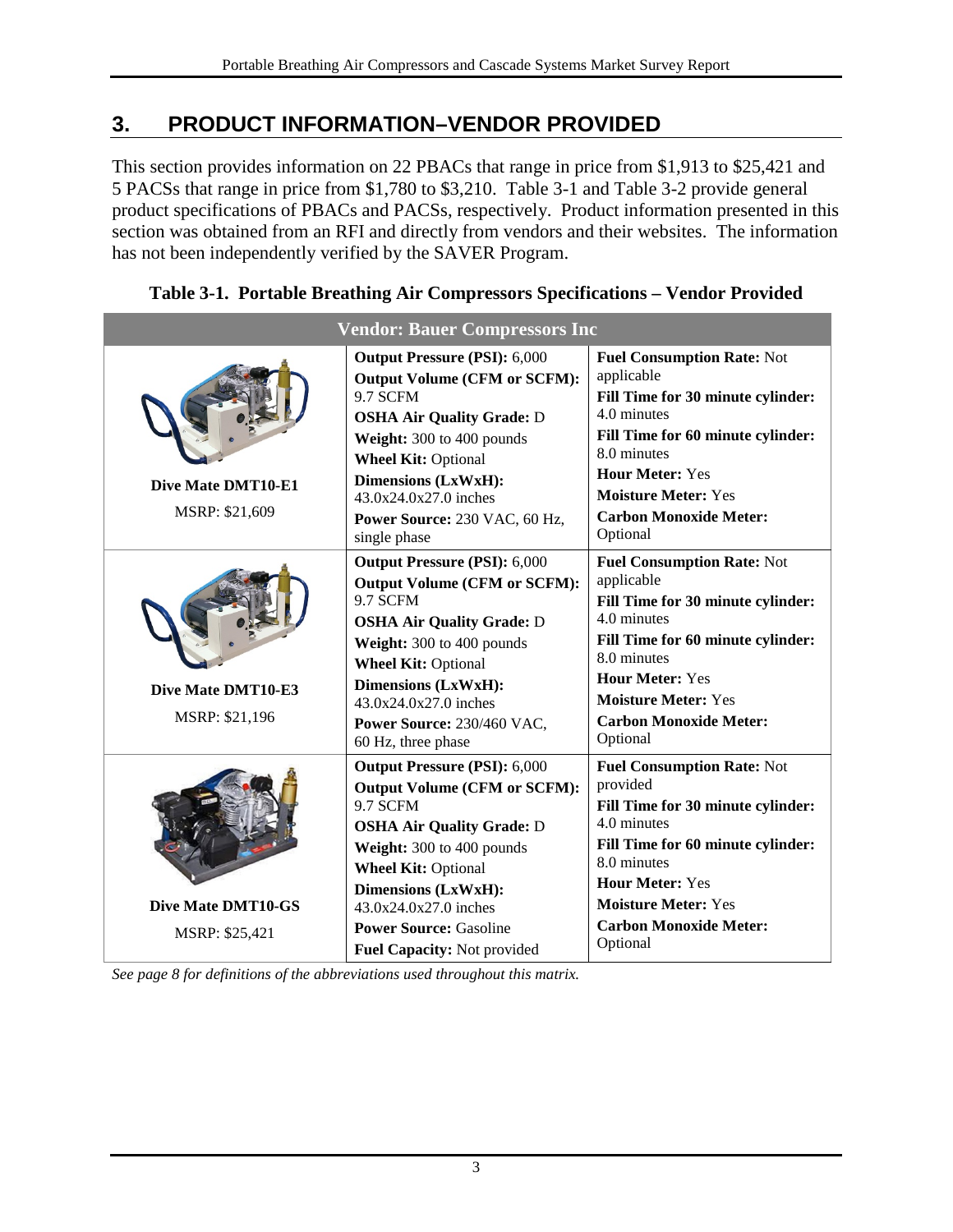| <b>Vendor: Bauer Compressors Inc, continued</b> |                                                                                                                                                                                                                                                                                               |                                                                                                                                                                                                                                                                                |  |  |  |  |
|-------------------------------------------------|-----------------------------------------------------------------------------------------------------------------------------------------------------------------------------------------------------------------------------------------------------------------------------------------------|--------------------------------------------------------------------------------------------------------------------------------------------------------------------------------------------------------------------------------------------------------------------------------|--|--|--|--|
| <b>Junior II JRII-E1</b><br>MSRP: \$4,329       | <b>Output Pressure (PSI): 5,000</b><br><b>Output Volume (CFM or SCFM):</b><br>3.9 SCFM<br><b>OSHA Air Quality Grade: D</b><br>Weight: 90 pounds<br><b>Wheel Kit: No</b><br>Dimensions (LxWxH):<br>26.8x13.5x16.3 inches<br>Power Source: 230 VAC, 60 Hz,<br>single phase                      | <b>Fuel Consumption Rate: Not</b><br>applicable<br>Fill Time for 30 minute cylinder:<br>11.5 minutes<br>Fill Time for 60 minute cylinder:<br>22.6 minutes<br><b>Hour Meter: Optional</b><br><b>Moisture Meter: Optional</b><br><b>Carbon Monoxide Meter:</b><br>Optional       |  |  |  |  |
| <b>Junior II JRII-G</b><br>MSRP: \$4,921        | <b>Output Pressure (PSI): 5,000</b><br><b>Output Volume (CFM or SCFM):</b><br>4.3 SCFM<br><b>OSHA Air Quality Grade: D</b><br>Weight: 110 pounds<br><b>Wheel Kit: No</b><br>Dimensions (LxWxH):<br>$29.5x13.5x16.3$ inches<br><b>Power Source: Gasoline</b><br>Fuel Capacity: 0.95 gallons    | <b>Fuel Consumption Rate: 0.7</b><br>gallons per hour<br>Fill Time for 30 minute cylinder:<br>10.4 minutes<br>Fill Time for 60 minute cylinder:<br>20.5 minutes<br><b>Hour Meter: Optional</b><br><b>Moisture Meter: Optional</b><br><b>Carbon Monoxide Meter:</b><br>Optional |  |  |  |  |
| Oceanus-E1<br>MSRP: \$5,599                     | <b>Output Pressure (PSI): 5,000</b><br><b>Output Volume (CFM or SCFM):</b><br>4.9 SCFM<br><b>OSHA Air Quality Grade: D</b><br>Weight: 111 pounds<br><b>Wheel Kit: No</b><br>Dimensions (LxWxH):<br>25.7x17.0x16.3 inches<br>Power Source: 230 VAC, 60 Hz,<br>single phase                     | <b>Fuel Consumption Rate: Not</b><br>applicable<br>Fill Time for 30 minute cylinder:<br>9.2 minutes<br>Fill Time for 60 minute cylinder:<br>18.0 minutes<br><b>Hour Meter: Optional</b><br><b>Moisture Meter: Optional</b><br><b>Carbon Monoxide Meter:</b><br>Optional        |  |  |  |  |
| Oceanus-G<br>MSRP: \$6,105                      | <b>Output Pressure (PSI): 5,000</b><br><b>Output Volume (CFM or SCFM):</b><br>4.9 SCFM<br><b>OSHA Air Quality Grade: D</b><br>Weight: 96 pounds<br><b>Wheel Kit: Optional</b><br>Dimensions (LxWxH):<br>30.0x13.5x16.3 inches<br><b>Power Source: Gasoline</b><br>Fuel Capacity: 0.95 gallons | <b>Fuel Consumption Rate: 0.7</b><br>gallons per hour<br>Fill Time for 30 minute cylinder:<br>9.2 minutes<br>Fill Time for 60 minute cylinder:<br>18.0 minutes<br><b>Hour Meter: Optional</b><br><b>Moisture Meter: Optional</b><br><b>Carbon Monoxide Meter:</b><br>Optional  |  |  |  |  |

*See page 8 for definitions of the abbreviations used throughout this matrix.*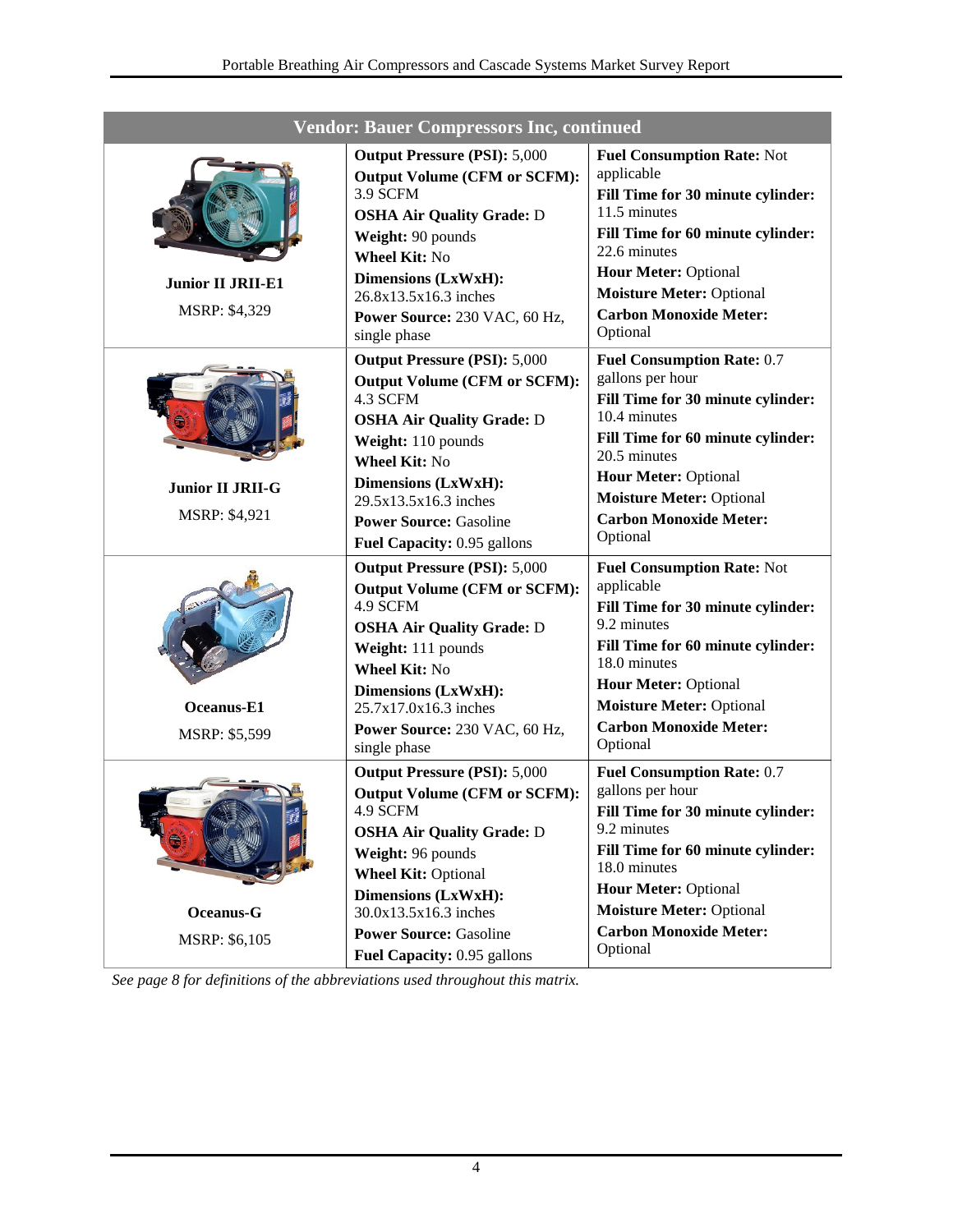|                                    | Vendor: Nardi Compressori, S.r.l.                                                                                                                                                                                                                                                                  |                                                                                                                                                                                                                                                                                 |
|------------------------------------|----------------------------------------------------------------------------------------------------------------------------------------------------------------------------------------------------------------------------------------------------------------------------------------------------|---------------------------------------------------------------------------------------------------------------------------------------------------------------------------------------------------------------------------------------------------------------------------------|
| <b>Atlantic G</b><br>MSRP: \$2,070 | <b>Output Pressure (PSI): 4,700</b><br><b>Output Volume (CFM or SCFM):</b><br>3.5<br><b>OSHA Air Quality Grade: D</b><br>Weight: 93 pounds<br><b>Wheel Kit: Optional</b><br><b>Dimensions (LxWxH):</b><br>$22.8x16.1x16.1$ inches<br><b>Power Source: Gasoline</b><br>Fuel Capacity: Not provided  | <b>Fuel Consumption Rate: 0.53</b><br>gallons per hour<br>Fill Time for 30 minute cylinder:<br>12.8 minutes<br>Fill Time for 60 minute cylinder:<br>24.6 minutes<br><b>Hour Meter: Optional</b><br><b>Moisture Meter: Optional</b><br><b>Carbon Monoxide Meter:</b><br>Optional |
| <b>Atlantic P</b><br>MSRP: \$1,913 | <b>Output Pressure (PSI): 4,700</b><br><b>Output Volume (CFM or SCFM):</b><br>3.5<br><b>OSHA Air Quality Grade: D</b><br>Weight: 94 pounds<br><b>Wheel Kit: Optional</b><br>Dimensions (LxWxH):<br>22.8x16.1x16.1 inches<br>Power Source: 230-400 VAC,<br>50 or 60 Hz, single or three phase       | <b>Fuel Consumption Rate: Not</b><br>applicable<br>Fill Time for 30 minute cylinder:<br>12.8 minutes<br>Fill Time for 60 minute cylinder:<br>24.6 minutes<br><b>Hour Meter: Optional</b><br><b>Moisture Meter: Optional</b><br><b>Carbon Monoxide Meter:</b><br>Optional        |
| Pacific E23<br>MSRP: \$4,535       | <b>Output Pressure (PSI): 4,700</b><br><b>Output Volume (CFM or SCFM):</b><br>8.1<br><b>OSHA Air Quality Grade: D</b><br>Weight: 238 pounds<br><b>Wheel Kit: Optional</b><br><b>Dimensions (LxWxH):</b><br>39.0x21.0x25.6 inches<br>Power Source: 230-400 VAC.<br>50 or 60 Hz, 4.0 kW, three phase | <b>Fuel Consumption Rate: Not</b><br>applicable<br>Fill Time for 30 minute cylinder:<br>5.5 minutes<br>Fill Time for 60 minute cylinder:<br>10.7 minutes<br><b>Hour Meter: Optional</b><br><b>Moisture Meter: Optional</b><br><b>Carbon Monoxide Meter:</b><br>Optional         |
| Pacific E27<br>MSRP: \$5,050       | <b>Output Pressure (PSI): 4,700</b><br><b>Output Volume (CFM or SCFM):</b><br>9.5<br><b>OSHA Air Quality Grade: D</b><br>Weight: 260 pounds<br><b>Wheel Kit: Optional</b><br>Dimensions (LxWxH):<br>39.0x21.0x25.6 inches<br>Power Source: 230-400 VAC,<br>50 or 60 Hz, 5.5 kW, three phase        | <b>Fuel Consumption Rate: Not</b><br>applicable<br>Fill Time for 30 minute cylinder:<br>4.7 minutes<br>Fill Time for 60 minute cylinder:<br>9.1 minutes<br><b>Hour Meter: Optional</b><br><b>Moisture Meter: Optional</b><br><b>Carbon Monoxide Meter:</b><br>Optional          |

*See page 8 for definitions of the abbreviations used throughout this matrix.*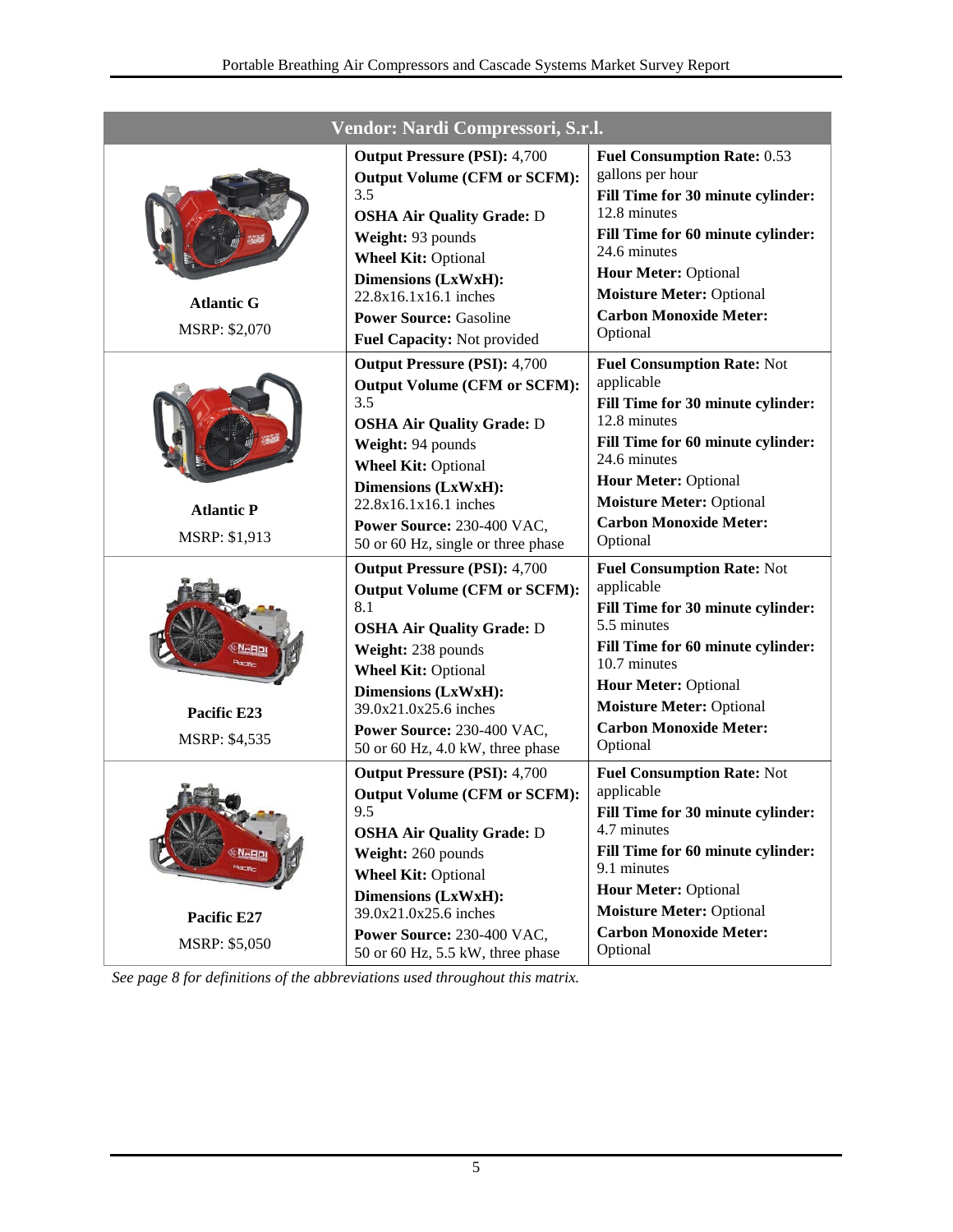| Vendor: Nardi Compressori, S.r.l., continued |                                                                                                                                                                                                                                                                                                     |                                                                                                                                                                                                                                                                               |  |  |  |  |  |
|----------------------------------------------|-----------------------------------------------------------------------------------------------------------------------------------------------------------------------------------------------------------------------------------------------------------------------------------------------------|-------------------------------------------------------------------------------------------------------------------------------------------------------------------------------------------------------------------------------------------------------------------------------|--|--|--|--|--|
| Pacific E30<br>MSRP: \$5,633                 | <b>Output Pressure (PSI): 4,700</b><br><b>Output Volume (CFM or SCFM):</b><br>10.6<br><b>OSHA Air Quality Grade: D</b><br>Weight: 260 pounds<br><b>Wheel Kit: Optional</b><br><b>Dimensions (LxWxH):</b><br>39.0x21.0x25.6 inches<br>Power Source: 230-400 VAC,<br>50 or 60 Hz, 5.5 kW, three phase | <b>Fuel Consumption Rate: Not</b><br>applicable<br>Fill Time for 30 minute cylinder:<br>4.3 minutes<br>Fill Time for 60 minute cylinder:<br>8.2 minutes<br><b>Hour Meter: Optional</b><br><b>Moisture Meter: Optional</b><br><b>Carbon Monoxide Meter:</b><br>Optional        |  |  |  |  |  |
| Pacific E35<br>MSRP: \$6,954                 | <b>Output Pressure (PSI): 4,700</b><br><b>Output Volume (CFM or SCFM):</b><br>12.4<br><b>OSHA Air Quality Grade: D</b><br>Weight: 277 pounds<br><b>Wheel Kit: Optional</b><br><b>Dimensions (LxWxH):</b><br>39.0x21.0x25.6 inches<br>Power Source: 230-400 VAC,<br>50 or 60 Hz, 7.5 kW, three phase | <b>Fuel Consumption Rate: Not</b><br>applicable<br>Fill Time for 30 minute cylinder:<br>3.6 minutes<br>Fill Time for 60 minute cylinder:<br>7.0 minutes<br><b>Hour Meter: Optional</b><br><b>Moisture Meter: Optional</b><br><b>Carbon Monoxide Meter:</b><br>Optional        |  |  |  |  |  |
| Pacific EG23<br>MSRP: \$5,296                | <b>Output Pressure (PSI): 4,700</b><br><b>Output Volume (CFM or SCFM):</b><br>8.1<br><b>OSHA Air Quality Grade: D</b><br>Weight: 249 pounds<br><b>Wheel Kit: Optional</b><br><b>Dimensions (LxWxH):</b><br>40.0x21.0x25.6 inches<br><b>Power Source: Gasoline</b><br>Fuel Capacity: 1.61 gallons    | <b>Fuel Consumption Rate: 1.5</b><br>gallons per hour<br>Fill Time for 30 minute cylinder:<br>5.5 minutes<br>Fill Time for 60 minute cylinder:<br>10.7 minutes<br><b>Hour Meter: Optional</b><br><b>Moisture Meter: Optional</b><br><b>Carbon Monoxide Meter:</b><br>Optional |  |  |  |  |  |
| Pacific EG27<br>MSRP: \$5,957                | <b>Output Pressure (PSI): 4,700</b><br><b>Output Volume (CFM or SCFM):</b><br>3.5<br><b>OSHA Air Quality Grade: D</b><br>Weight: 94 pounds<br><b>Wheel Kit: Optional</b><br>Dimensions (LxWxH):<br>40.0x21.0x25.6 inches<br><b>Power Source: Gasoline</b><br>Fuel Capacity: 1.61 gallons            | <b>Fuel Consumption Rate: 1.5</b><br>gallons per hour<br>Fill Time for 30 minute cylinder:<br>4.7 minutes<br>Fill Time for 60 minute cylinder:<br>9.1 minutes<br><b>Hour Meter: Optional</b><br><b>Moisture Meter: Optional</b><br><b>Carbon Monoxide Meter:</b><br>Optional  |  |  |  |  |  |

*See page 8 for definitions of the abbreviations used throughout this matrix.*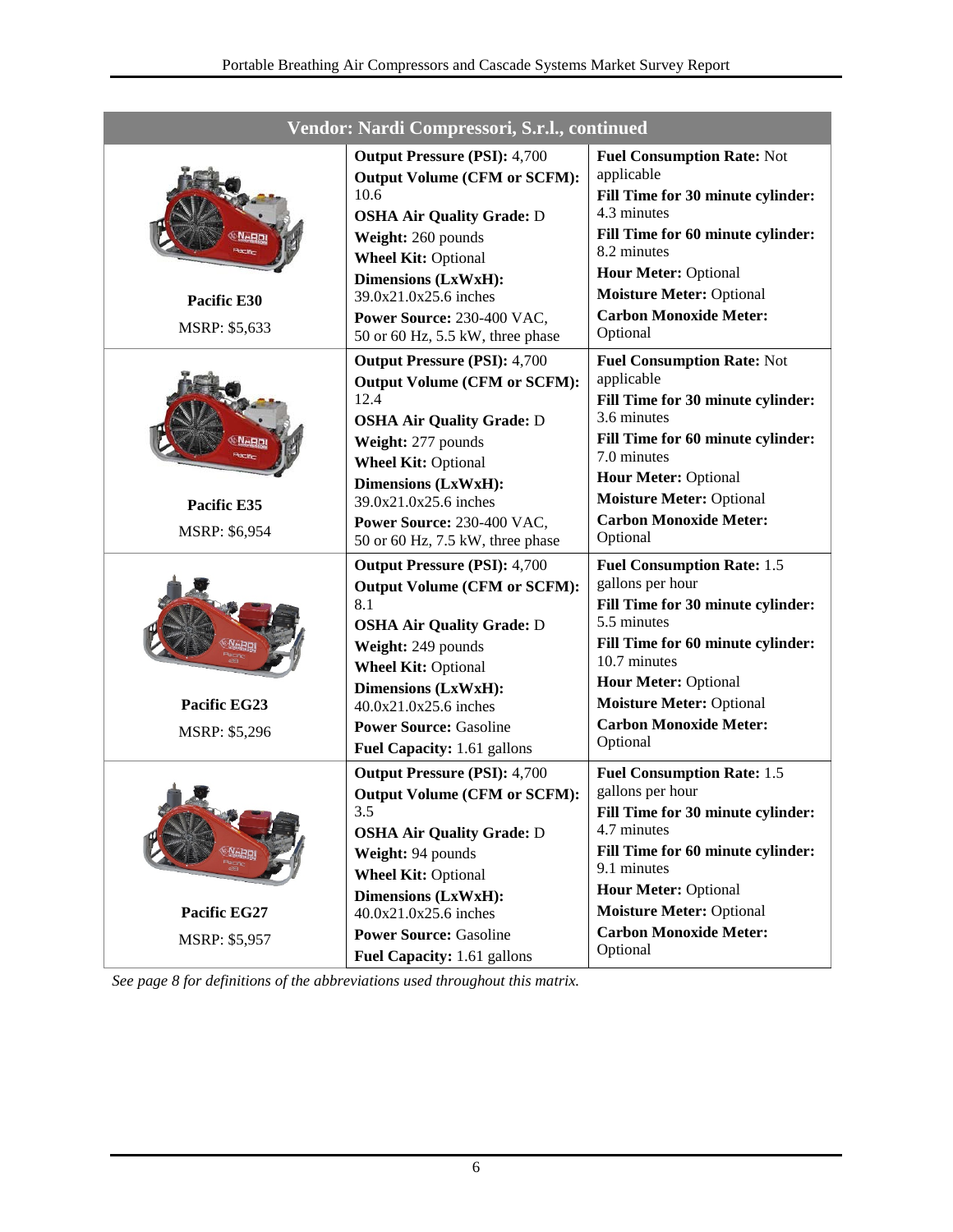| Vendor: Nardi Compressori, S.r.l., continued |                                                                                                                                                                                                                                                                                                    |                                                                                                                                                                                                                                                                               |  |  |  |  |
|----------------------------------------------|----------------------------------------------------------------------------------------------------------------------------------------------------------------------------------------------------------------------------------------------------------------------------------------------------|-------------------------------------------------------------------------------------------------------------------------------------------------------------------------------------------------------------------------------------------------------------------------------|--|--|--|--|
| Pacific EG30<br>MSRP: \$6,623                | <b>Output Pressure (PSI): 4,700</b><br><b>Output Volume (CFM or SCFM):</b><br>3.5<br><b>OSHA Air Quality Grade: D</b><br>Weight: 94 pounds<br><b>Wheel Kit: Optional</b><br><b>Dimensions (LxWxH):</b><br>40.0x21.0x25.6 inches<br><b>Power Source: Gasoline</b><br>Fuel Capacity: 1.61 gallons    | <b>Fuel Consumption Rate: 1.5</b><br>gallons per hour<br>Fill Time for 30 minute cylinder:<br>4.3 minutes<br>Fill Time for 60 minute cylinder:<br>8.2 minutes<br><b>Hour Meter: Optional</b><br><b>Moisture Meter: Optional</b><br><b>Carbon Monoxide Meter:</b><br>Optional  |  |  |  |  |
| Pacific EG35<br><b>MSRP: \$8,118</b>         | <b>Output Pressure (PSI): 4,700</b><br><b>Output Volume (CFM or SCFM):</b><br>3.5<br><b>OSHA Air Quality Grade: D</b><br>Weight: 94 pounds<br><b>Wheel Kit: Optional</b><br>Dimensions (LxWxH):<br>40.0x21.0x25.6 inches<br><b>Power Source: Gasoline</b><br>Fuel Capacity: 1.61 gallons           | <b>Fuel Consumption Rate: 1.5</b><br>gallons per hour<br>Fill Time for 30 minute cylinder:<br>3.6 minutes<br>Fill Time for 60 minute cylinder:<br>7.0 minutes<br><b>Hour Meter: Optional</b><br><b>Moisture Meter: Optional</b><br><b>Carbon Monoxide Meter:</b><br>Optional  |  |  |  |  |
| Pacific P23<br>MSRP: \$6,942                 | <b>Output Pressure (PSI): 4,700</b><br><b>Output Volume (CFM or SCFM):</b><br>8.1<br><b>OSHA Air Quality Grade: D</b><br>Weight: 300 pounds<br><b>Wheel Kit: Optional</b><br><b>Dimensions (LxWxH):</b><br>46.5x21.3x27.2 inches<br>Power Source: 230-400 VAC.<br>50 or 60 Hz, 4.0 kW, three phase | <b>Fuel Consumption Rate: Not</b><br>applicable<br>Fill Time for 30 minute cylinder:<br>5.5 minutes<br>Fill Time for 60 minute cylinder:<br>10.7 minutes<br><b>Hour Meter: Optional</b><br><b>Moisture Meter: Optional</b><br><b>Carbon Monoxide Meter:</b><br>Optional       |  |  |  |  |
| Pacific PG23<br>MSRP: \$5,957                | <b>Output Pressure (PSI): 4,700</b><br><b>Output Volume (CFM or SCFM):</b><br>8.1<br><b>OSHA Air Quality Grade: D</b><br>Weight: 249 pounds<br><b>Wheel Kit: Optional</b><br>Dimensions (LxWxH):<br>45.7x21.0x25.6 inches<br><b>Power Source: Gasoline</b><br>Fuel Capacity: 1.61 gallons          | <b>Fuel Consumption Rate: 1.5</b><br>gallons per hour<br>Fill Time for 30 minute cylinder:<br>5.5 minutes<br>Fill Time for 60 minute cylinder:<br>10.7 minutes<br><b>Hour Meter: Optional</b><br><b>Moisture Meter: Optional</b><br><b>Carbon Monoxide Meter:</b><br>Optional |  |  |  |  |

*See page 8 for definitions of the abbreviations used throughout this matrix.*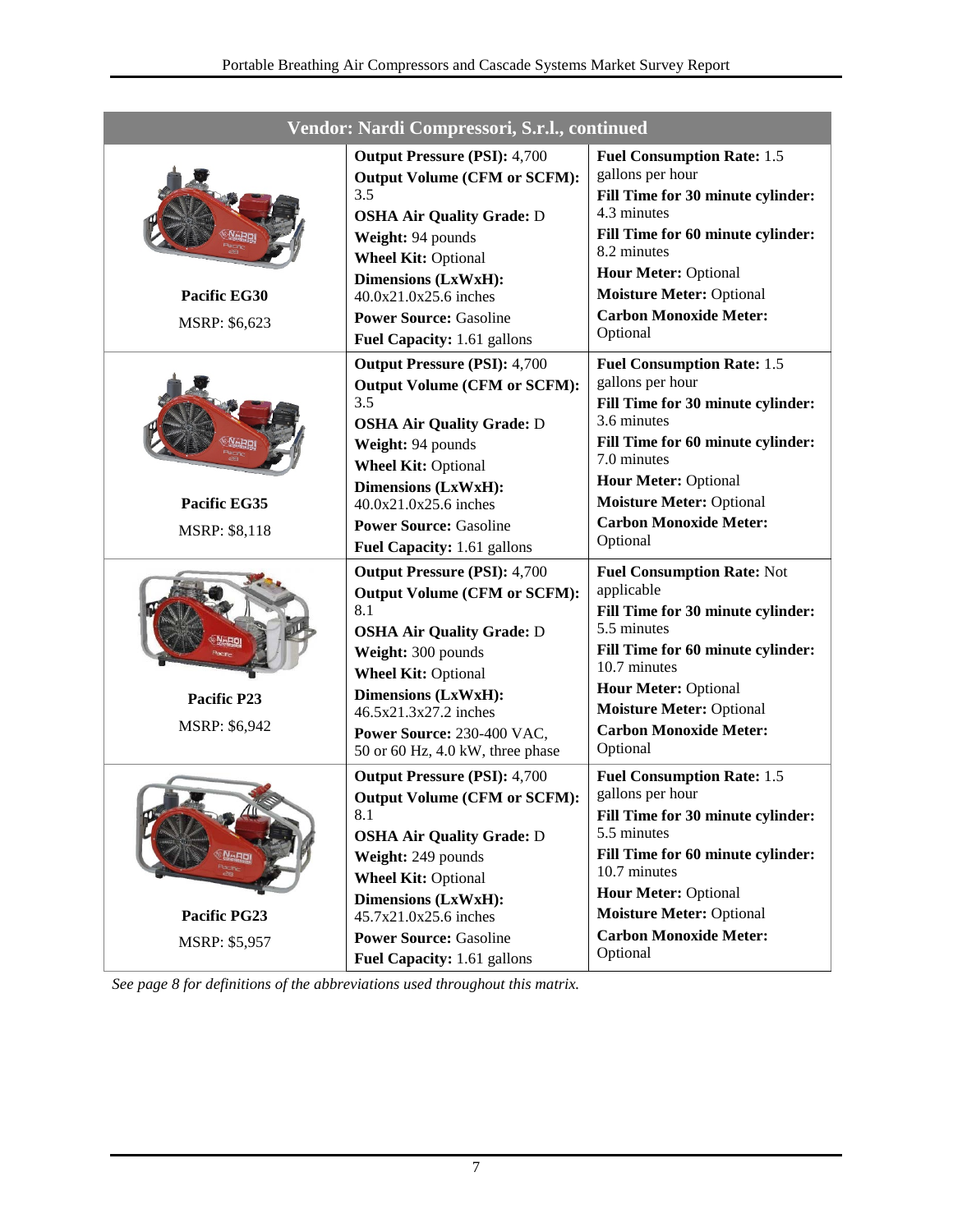| Vendor: Nardi Compressori, S.r.l., continued |                                                                                                                                                                                                                                                                                                   |                                                                                                                                                                                                                                                                              |  |  |  |  |
|----------------------------------------------|---------------------------------------------------------------------------------------------------------------------------------------------------------------------------------------------------------------------------------------------------------------------------------------------------|------------------------------------------------------------------------------------------------------------------------------------------------------------------------------------------------------------------------------------------------------------------------------|--|--|--|--|
| <b>Pacific PG27</b><br><b>MSRP: \$6,304</b>  | <b>Output Pressure (PSI): 4,700</b><br><b>Output Volume (CFM or SCFM):</b><br>9.5<br><b>OSHA Air Quality Grade: D</b><br>Weight: 249 pounds<br><b>Wheel Kit: Optional</b><br>Dimensions (LxWxH):<br>45.7x21.0x25.6 inches<br><b>Power Source: Gasoline</b><br>Fuel Capacity: 1.61 gallons         | <b>Fuel Consumption Rate: 1.5</b><br>gallons per hour<br>Fill Time for 30 minute cylinder:<br>4.7 minutes<br>Fill Time for 60 minute cylinder:<br>9.1 minutes<br><b>Hour Meter: Optional</b><br><b>Moisture Meter: Optional</b><br><b>Carbon Monoxide Meter:</b><br>Optional |  |  |  |  |
| Pacific PG30<br><b>MSRP: \$6,942</b>         | <b>Output Pressure (PSI): 4,700</b><br><b>Output Volume (CFM or SCFM):</b><br>10.6<br><b>OSHA Air Quality Grade: D</b><br>Weight: 271 pounds<br><b>Wheel Kit: Optional</b><br><b>Dimensions (LxWxH):</b><br>45.7x21.0x25.6 inches<br><b>Power Source: Gasoline</b><br>Fuel Capacity: 1.61 gallons | <b>Fuel Consumption Rate: 1.5</b><br>gallons per hour<br>Fill Time for 30 minute cylinder:<br>4.3 minutes<br>Fill Time for 60 minute cylinder:<br>8.2 minutes<br><b>Hour Meter: Optional</b><br><b>Moisture Meter: Optional</b><br><b>Carbon Monoxide Meter:</b><br>Optional |  |  |  |  |
| Pacific PG35<br>MSRP: \$8,365<br>Notes:      | <b>Output Pressure (PSI): 4,700</b><br><b>Output Volume (CFM or SCFM):</b><br>12.4<br><b>OSHA Air Quality Grade: D</b><br>Weight: 282 pounds<br><b>Wheel Kit: Optional</b><br><b>Dimensions (LxWxH):</b><br>45.7x21.0x25.6 inches<br><b>Power Source: Gasoline</b><br>Fuel Capacity: 1.61 gallons | <b>Fuel Consumption Rate: 1.5</b><br>gallons per hour<br>Fill Time for 30 minute cylinder:<br>3.6 minutes<br>Fill Time for 60 minute cylinder:<br>7.0 minutes<br><b>Hour Meter: Optional</b><br><b>Moisture Meter: Optional</b><br><b>Carbon Monoxide Meter:</b><br>Optional |  |  |  |  |

Output Volume—CFM—cubic feet per minute; SCFM—standard cubic feet per minute

Dimensions—L—length; W—width; H—height

Power Source—VAC—volts of alternating current; Hz—hertz; kW—kilowatt

Information in the table is based on data gathered from vendors and their websites from June 2015 through August 2015.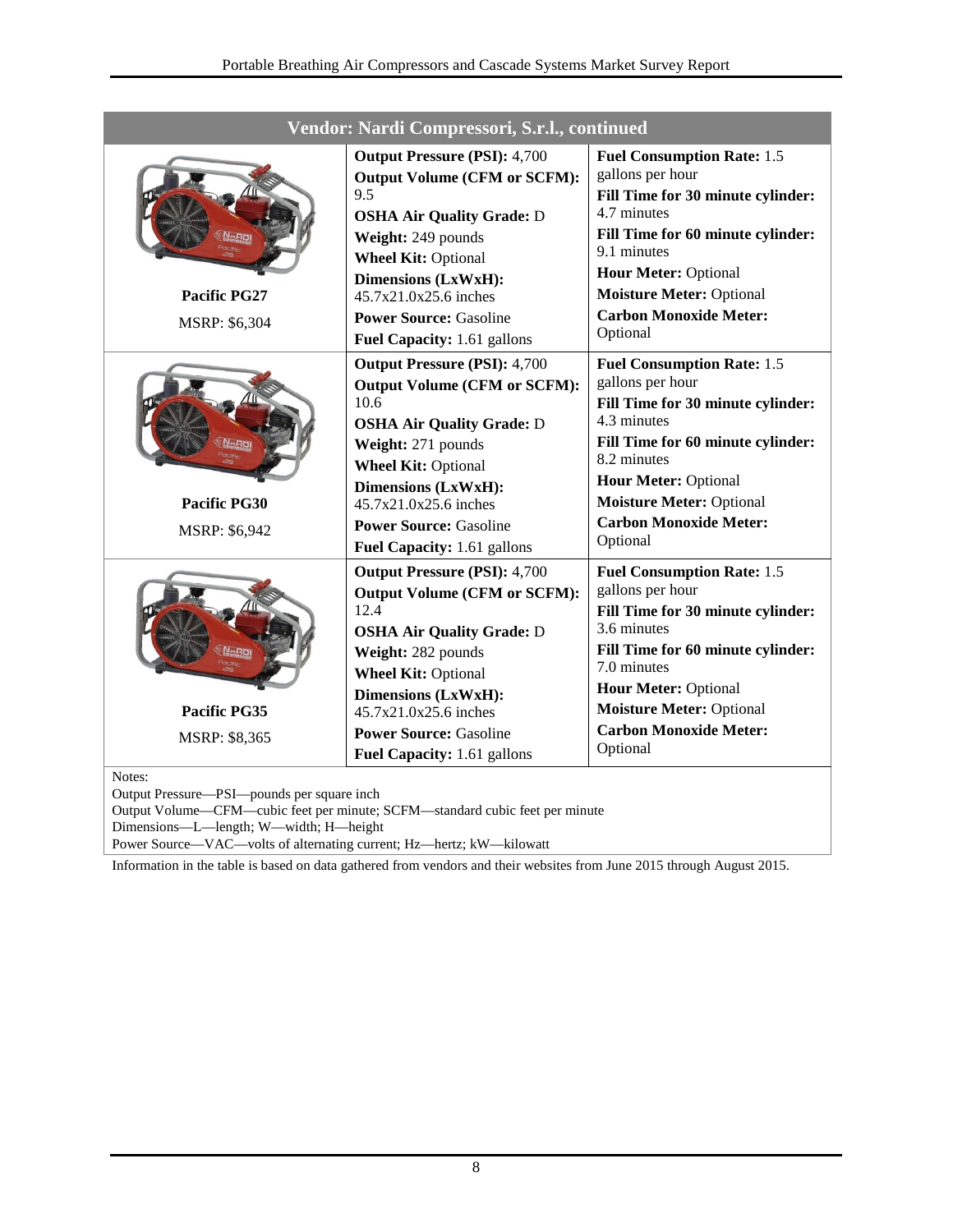<span id="page-13-0"></span>

|                                                      | <b>Vendor: Bauer Compressors Inc</b>                                                                                                                                                                                                                                |                                                                                                                                                                                                                               |
|------------------------------------------------------|---------------------------------------------------------------------------------------------------------------------------------------------------------------------------------------------------------------------------------------------------------------------|-------------------------------------------------------------------------------------------------------------------------------------------------------------------------------------------------------------------------------|
| HC5000-2                                             | <b>Number of Cylinders: 2</b><br><b>Output Pressure (PSI): 5,000</b><br><b>Output Volume (CFM or SCFM):</b><br>486 cubic feet<br><b>OSHA Air Quality Grade: E</b><br>Weight (empty): 158 pounds<br>Weight (full): Not provided<br>Dimensions (LxD): 55x9.38inches   | <b>Fill Time for 30 Minute Cylinder:</b><br>Not provided<br><b>Number of 30 Minute Cylinders</b><br>Filled: 5<br>Fill Time for 60 Minute Cylinder:<br>Not provided<br><b>Number of 60 Minute Cylinders</b><br>Filled: 2       |
| MSRP: \$3,243                                        |                                                                                                                                                                                                                                                                     |                                                                                                                                                                                                                               |
|                                                      | <b>Vendor: Breathing Air Systems</b>                                                                                                                                                                                                                                |                                                                                                                                                                                                                               |
| <b>Distances</b><br>$CS5-1R$<br><b>MSRP: \$1,780</b> | <b>Number of Cylinders: 1</b><br><b>Output Pressure (PSI): 5,000</b><br><b>Output Volume (CFM or SCFM):</b><br>Not provided<br><b>OSHA Air Quality Grade: D</b><br>Weight (empty): 170 pounds<br>Weight (full): 230 pounds<br>Dimensions (LxD):<br>52.5x9.41 inches | <b>Fill Time for 30 Minute Cylinder:</b><br>1 minute<br><b>Number of 30 Minute Cylinders</b><br><b>Filled:</b> 1<br>Fill Time for 60 Minute Cylinder:<br>Not Applicable<br><b>Number of 60 Minute Cylinders</b><br>Filled: 0  |
| $CS5-2R$<br>MSRP: \$2,775                            | <b>Number of Cylinders: 2</b><br><b>Output Pressure (PSI): 5,000</b><br><b>Output Volume (CFM or SCFM):</b><br>Not provided<br><b>OSHA Air Quality Grade: D</b><br>Weight (empty): 340 pounds<br>Weight (full): 440 pounds<br>Dimensions (LxD):<br>52.5x9.41 inches | Fill Time for 30 Minute Cylinder:<br>1 minute<br><b>Number of 30 Minute Cylinders</b><br>Filled: 5<br>Fill Time for 60 Minute Cylinder:<br>1 minute<br><b>Number of 60 Minute Cylinders</b><br>Filled: 2                      |
| <b>Distances</b><br>$CS6-1R$<br>MSRP: \$1,925        | <b>Number of Cylinders: 1</b><br><b>Output Pressure (PSI): 6,000</b><br><b>Output Volume (CFM or SCFM):</b><br>Not provided<br><b>OSHA Air Quality Grade: D</b><br>Weight (empty): 195 pounds<br>Weight (full): 245 pounds<br>Dimensions (LxD):<br>52.5x9.41inches  | <b>Fill Time for 30 Minute Cylinder:</b><br>1 minute<br><b>Number of 30 Minute Cylinders</b><br><b>Filled: 2</b><br>Fill Time for 60 Minute Cylinder:<br>1 minute<br><b>Number of 60 Minute Cylinders</b><br><b>Filled:</b> 1 |

#### **Table 3-2. Portable Air Cascade Systems Specifications – Vendor Provided**

*See page 10 for definitions of the abbreviations used throughout this matrix.*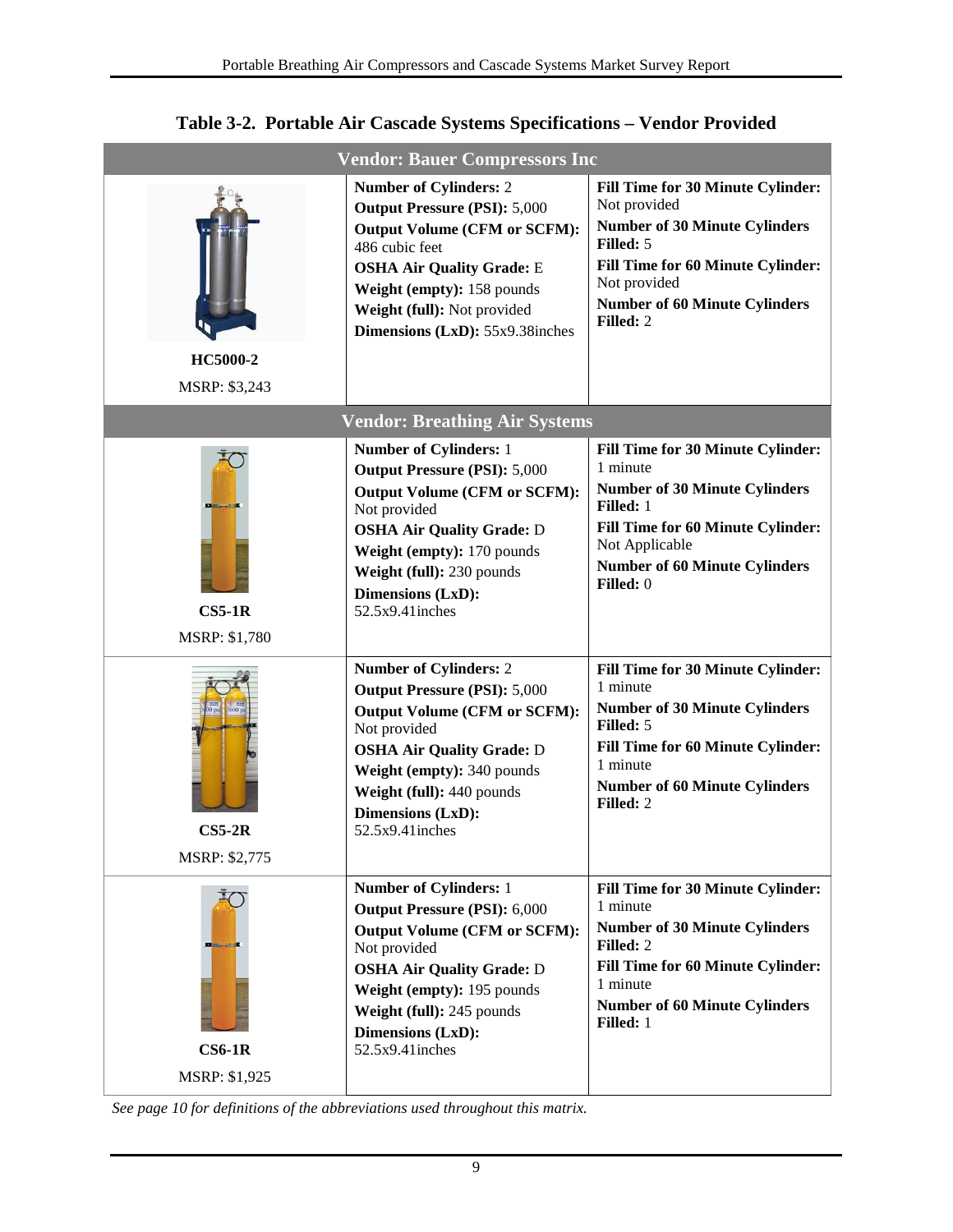| <b>Vendor: Breathing Air Systems, continued</b>                                                                                                                         |                                                                                                                                                                                                                                                                              |                                                                                                                                                                                                                           |  |  |  |  |  |  |
|-------------------------------------------------------------------------------------------------------------------------------------------------------------------------|------------------------------------------------------------------------------------------------------------------------------------------------------------------------------------------------------------------------------------------------------------------------------|---------------------------------------------------------------------------------------------------------------------------------------------------------------------------------------------------------------------------|--|--|--|--|--|--|
| $F$ 6000 $n$<br>$CS6-2R$<br><b>MSRP: \$3,310</b>                                                                                                                        | <b>Number of Cylinders: 2</b><br><b>Output Pressure (PSI): 6,000</b><br><b>Output Volume (CFM or SCFM):</b><br>Not provided<br><b>OSHA Air Quality Grade: D</b><br>Weight (empty): 390 pounds<br><b>Weight (full):</b> 490 pounds<br>Dimensions (LxD):<br>$52.5x9.41$ inches | <b>Fill Time for 30 Minute Cylinder:</b><br>1 minute<br><b>Number of 30 Minute Cylinders</b><br>Filled: $10$<br><b>Fill Time for 60 Minute Cylinder:</b><br>1 minute<br><b>Number of 60 Minute Cylinders</b><br>Filled: 5 |  |  |  |  |  |  |
| Notes:<br>Output Pressure—PSI—pounds per square inch<br>Output Volume-CFM-cubic feet per minute; SCFM-standard cubic feet per minute<br>Dimensions—L—length; D—diameter |                                                                                                                                                                                                                                                                              |                                                                                                                                                                                                                           |  |  |  |  |  |  |

<span id="page-14-0"></span>Information in the table is based on data gathered from vendors and their websites from June 2015 through August 2015.

## **4. PRODUCT INFORMATION–RESEARCHED**

This section provides general product specifications on 33 PBACs. Contact the vendors for pricing information. All of the PBACs in [Table 4-1](#page-15-0) support an OSHA air quality of Grade E. All of the American Airworks<sup>™</sup> PBACs have frames with wheels. All of the SeaComAir PBACs have wheel kits as an option. Contact the vendors for information on wheel kits for the other PBACs. Specifications presented in [Table 4-1](#page-15-0) were obtained from Internet and industry publication research. The information has not been independently verified by the SAVER Program.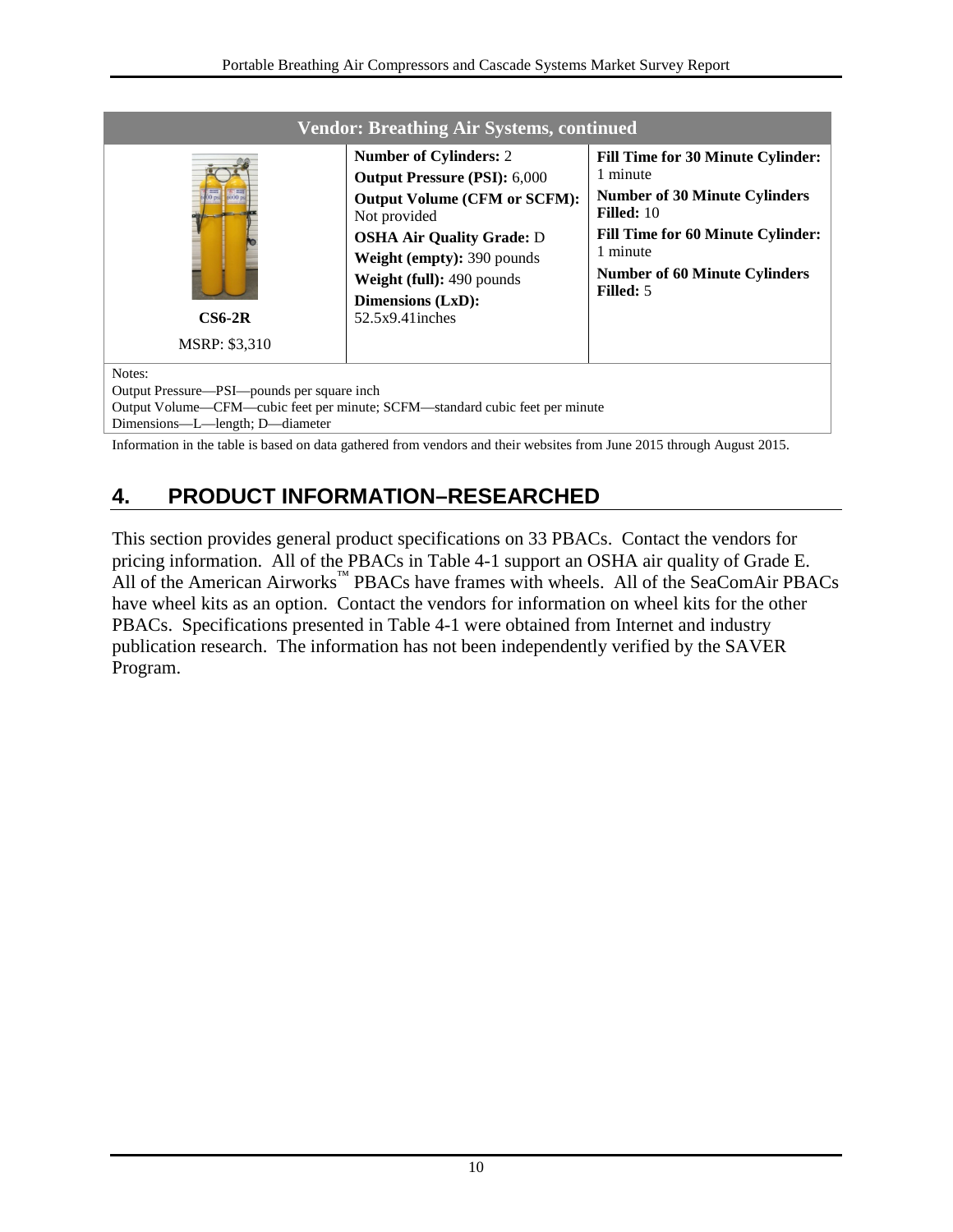<span id="page-15-0"></span>

| <b>Vendor</b>              | <b>Product</b>    | <b>Output Pressure (PSI)</b> | (CFM or SCFM)<br><b>Output Volume</b> | Weight (pounds) | Dimensions (inches)<br>LxWxH) | Power Source | Fill Time <sup>1</sup> (minutes) | Hour Meter     | Moisture Monitor | <b>CO</b> Monitor |
|----------------------------|-------------------|------------------------------|---------------------------------------|-----------------|-------------------------------|--------------|----------------------------------|----------------|------------------|-------------------|
|                            | Fast35 PE1        | 4,700                        | 3.5 CFM                               | 119             | 29.0x15.0x19.0                | ${\bf E}$    | NP                               | $\checkmark$   | $\mathbf{O}$     | ${\bf O}$         |
| American<br>Airworks       | Fast35 PE3        | 4,700                        | 3.5 CFM                               | 117             | 29.0x15.0x19.0                | ${\bf E}$    | NP                               | $\checkmark$   | $\overline{O}$   | $\overline{O}$    |
|                            | Fast35 PG         | 4,700                        | <b>4.8 CFM</b>                        | 121             | 35.0x15.0x19.0                | $\mathbf G$  | NP                               | $\checkmark$   | $\mathbf{O}$     | $\mathbf{O}$      |
|                            | MCH6/3E           | 4,500                        | 3.4 SCFM                              | 90              | 26.5x15.0x15.5                | E            | 23.0                             | $\overline{O}$ | $\overline{O}$   | $\mathbf O$       |
|                            | MCH6/3.5E         | 4,500                        | 4.2 SCFM                              | 88              | 26.0x15.0x15.0                | ${\bf E}$    | 19.0                             | $\mathbf O$    | $\overline{O}$   | $\mathbf{O}$      |
|                            | MCH6/3.5G         | 4,500                        | 4.2 SCFM                              | 84              | 31.0x14.0x15.0                | ${\bf G}$    | 19.0                             | $\checkmark$   | $\overline{O}$   | $\mathbf O$       |
|                            | MCH6/3E Compact   | 4,500                        | 3.4 SCFM                              | 126             | 29.0x14.5x19.0                | ${\bf E}$    | 23.0                             | $\mathbf O$    | $\mathbf{O}$     | $\mathbf{O}$      |
| Coltri Americas/<br>Nuvair | MCH6/3.5E Compact | 4,500                        | 4.2 SCFM                              | 126             | 29.0x14.5x19.0                | ${\bf E}$    | 19.0                             | $\mathbf O$    | $\overline{O}$   | $\mathbf{O}$      |
|                            | MCH6/3.5G Compact | 4,500                        | 4.2 SCFM                              | 121             | 29.0x14.5x19.0                | ${\bf G}$    | 19.0                             | $\checkmark$   | $\mathcal{O}$    | $\mathbf{O}$      |
|                            | MCH13/5 Standard  | 5,000                        | 6.6 SCFM                              | 218             | 34.0x18.0x25.0                | ${\bf E}$    | 11.0                             | $\overline{O}$ | $\overline{O}$   | $\mathbf O$       |
|                            | MCH13/7 Standard  | 5,000                        | 8.9 SCFM                              | 218             | 34.0x18.0x25.0                | ${\bf E}$    | 9.0                              | $\mathbf O$    | $\mathbf{O}$     | $\mathbf{O}$      |
|                            | MCH16/9 Standard  | 5,000                        | <b>10.8 SCFM</b>                      | 240             | 34.0x18.0x25.0                | ${\bf E}$    | 7.4                              | $\mathbf O$    | $\mathbf O$      | $\mathbf O$       |

**Table 4-1. Portable Breathing Air Compressors—Researched**

*See page 13 for notes and definitions of the abbreviations used throughout this matrix.*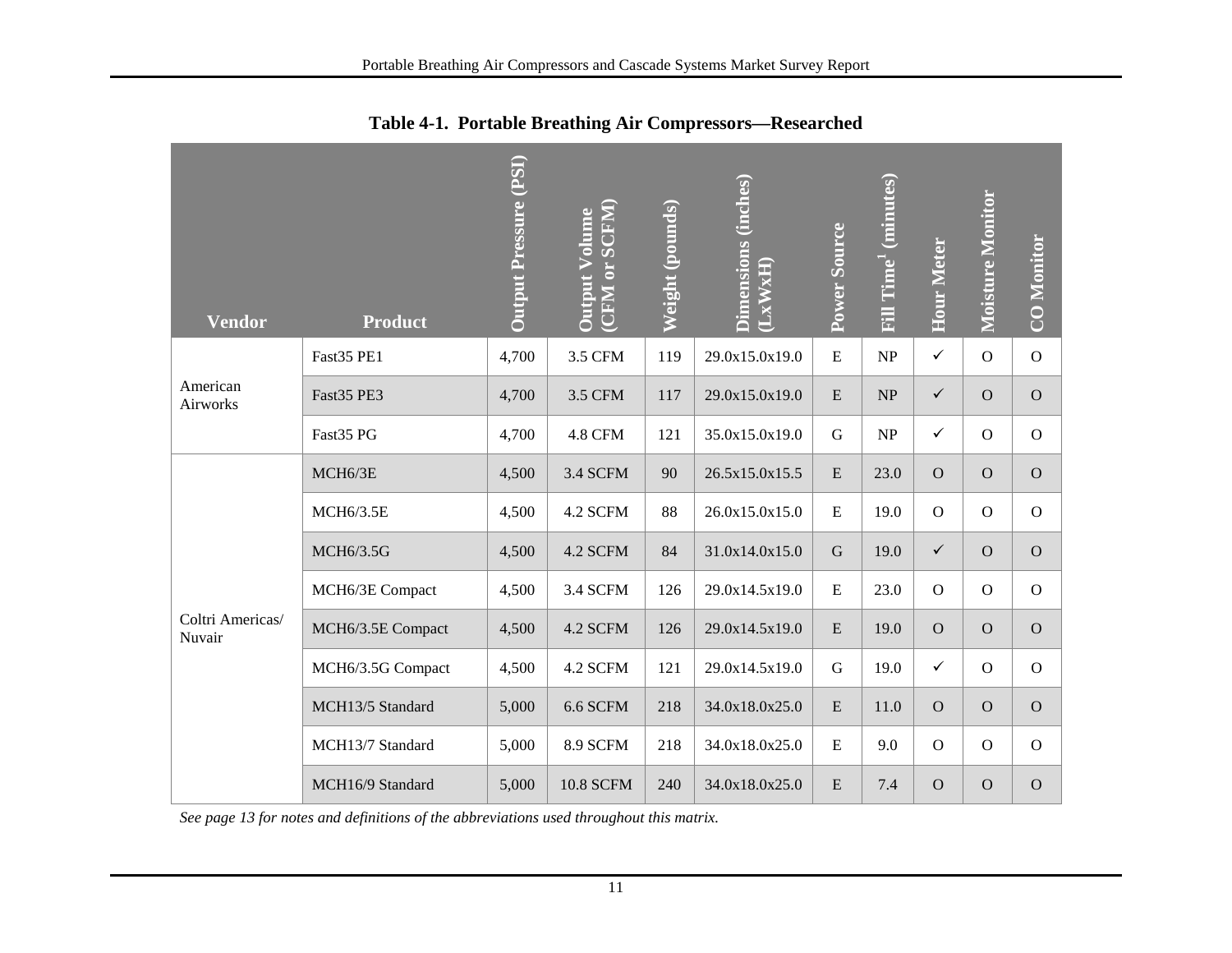| <b>Vendor</b>         | <b>Product</b>         | <b>Output Pressure (PSI)</b> | (CFM or SCFM)<br><b>Output Volume</b> | Weight (pounds) | Dimensions (inches)<br>LxWxH) | Power Source | Fill Time <sup>1</sup> (minutes) | Hour Meter     | <b>Moisture Monitor</b> | <b>CO Monitor</b> |
|-----------------------|------------------------|------------------------------|---------------------------------------|-----------------|-------------------------------|--------------|----------------------------------|----------------|-------------------------|-------------------|
|                       | Max-Air 55 Standard GH | 5,000                        | 6.6 SCFM                              | 256             | 41.0x20.0x29.0                | $\mathbf G$  | 12                               | $\mathcal{O}$  | $\mathbf O$             | $\mathbf{O}$      |
| Max-Air               | Max-Air 90 Standard E3 | 5,000                        | <b>10.8 SCFM</b>                      | 276             | 42.0x20.0x29.0                | ${\bf E}$    | $7.5$                            | $\mathcal{O}$  | $\mathbf O$             | $\mathbf{O}$      |
|                       | Max-Air 90 Standard GH | 5,000                        | <b>10.8 SCFM</b>                      | 276             | 42.0x20.0x29.0                | $\mathbf G$  | 7.5                              | $\checkmark$   | $\mathbf{O}$            | $\mathbf{O}$      |
|                       | $SA-3E$                | 3,300                        | 3.5 SCFM                              | 130             | 24.0x16.0x15.0                | ${\bf E}$    | NP                               |                |                         |                   |
| <b>RIX</b> Industries | $SA-3G$                | 3,300                        | 3.5 SCFM                              | 108             | 27.0x16.0x15.0                | $\mathbf G$  | NP                               |                |                         |                   |
|                       | SA-6E                  | 4,500                        | 6.5 SCFM                              | 213             | 30.0x19.0x18.0                | ${\bf E}$    | NP                               |                |                         |                   |
|                       | $SA-6G$                | 4,500                        | 6.5 SCFM                              | 155             | 35.0x19.0x18.0                | G            | NP                               |                |                         |                   |
|                       | SCA80E21/3             | 4,500                        | 3.4 SCFM                              | 88              | 27.0x15.0x15.0                | ${\bf E}$    | 23                               | $\mathbf{O}$   |                         |                   |
|                       | SCA80E11/3             | 4,500                        | 3.4 SCFM                              | 88              | 27.0x15.0x15.0                | ${\bf E}$    | 23                               | $\overline{O}$ |                         |                   |
| SeaComAir             | SCA100E23/4            | 4,850                        | 4.2 SCFM                              | 95              | 27.5x14.0x15.0                | ${\bf E}$    | 19                               | $\mathcal{O}$  |                         |                   |
|                       | SCA100E23/4C           | 4,850                        | 4.2 SCFM                              | 106             | 27.5x18.5x14.5                | ${\bf E}$    | 19                               | $\mathbf{O}$   |                         |                   |
|                       | SCA100E43/4            | 4,850                        | 4.2 SCFM                              | 95              | 27.5x14.0x15.0                | ${\bf E}$    | 19                               | $\mathcal{O}$  |                         |                   |
|                       | SCA100E43/4C           | 4,850                        | 4.2 SCFM                              | 106             | 27.5x18.5x14.5                | ${\bf E}$    | 19                               | $\mathbf{O}$   |                         |                   |

*See page 13 for notes and definitions of the abbreviations used throughout this matrix.*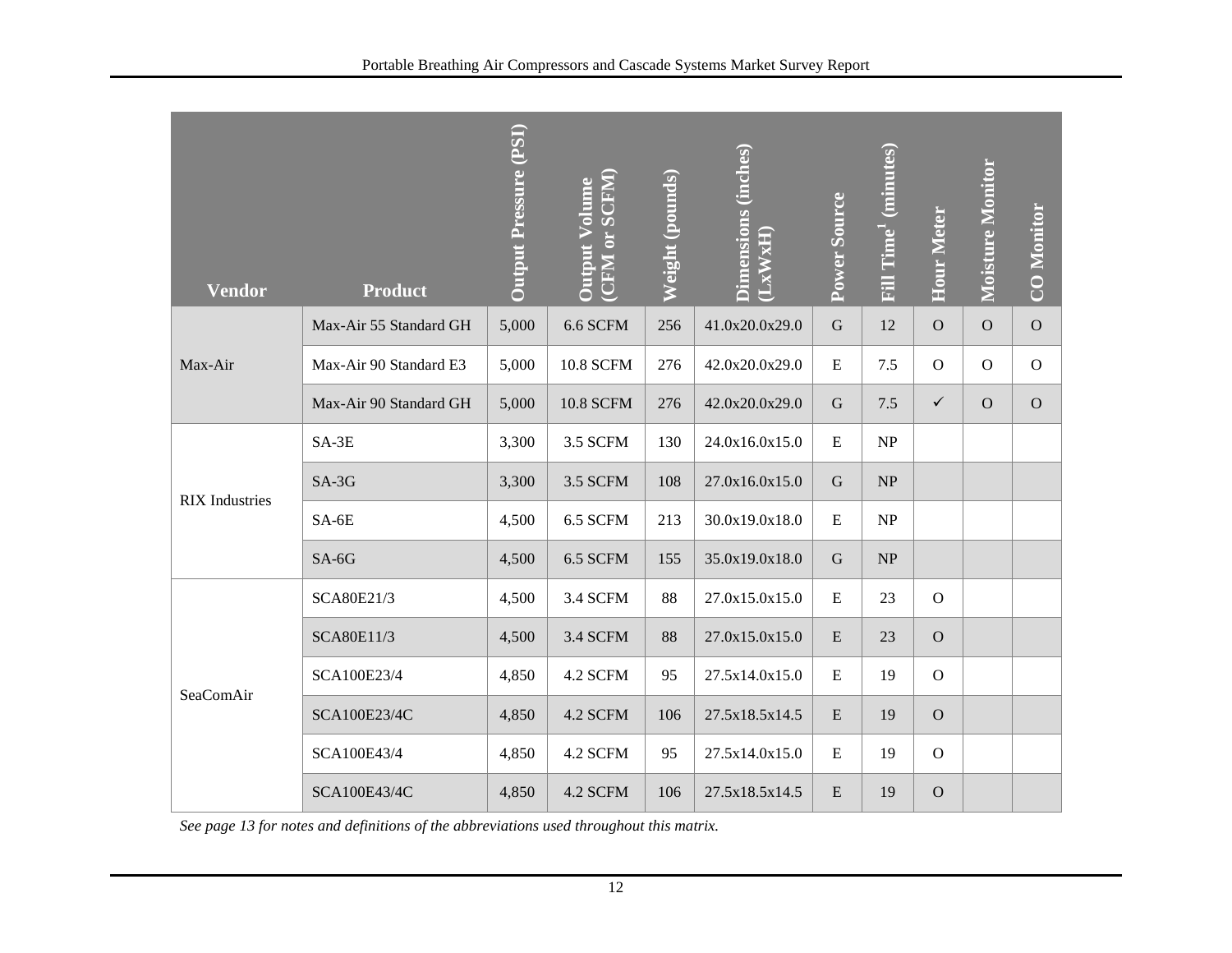| <b>Vendor</b>                                                                                                                                                                                                                                                                                                                                                                                                                                                                                      | <b>Product</b>     | <b>Output Pressure (PSI)</b> | (CFM or SCFM)<br><b>Output Volume</b> | Weight (pounds) | Dimensions (inches)<br>LxWxH) | Power Source | <b>Fill Time' (minutes)</b> | Hour Meter     | <b>Moisture Monitor</b> | CO Monitor |
|----------------------------------------------------------------------------------------------------------------------------------------------------------------------------------------------------------------------------------------------------------------------------------------------------------------------------------------------------------------------------------------------------------------------------------------------------------------------------------------------------|--------------------|------------------------------|---------------------------------------|-----------------|-------------------------------|--------------|-----------------------------|----------------|-------------------------|------------|
| SeaComAir<br>(continued)                                                                                                                                                                                                                                                                                                                                                                                                                                                                           | <b>SCA100GH/55</b> | 4,850                        | 4.2 SCFM                              | 85              | 30.0x14.0x15.0                | $\mathbf G$  | 19                          | $\mathbf O$    |                         |            |
|                                                                                                                                                                                                                                                                                                                                                                                                                                                                                                    | SCA100GH/55C       | 4,850                        | 4.2 SCFM                              | 99              | 27.5x18.5x15.0                | ${\bf G}$    | 19                          | $\mathcal{O}$  |                         |            |
|                                                                                                                                                                                                                                                                                                                                                                                                                                                                                                    | <b>SCA100SR/6</b>  | 4,850                        | 4.2 SCFM                              | 86              | 30.0x14.0x15.0                | $\mathbf G$  | 19                          | $\mathbf{O}$   |                         |            |
|                                                                                                                                                                                                                                                                                                                                                                                                                                                                                                    | SCA140E21/4OSS     | 5,000                        | 6.5 SCFM                              | 242             | 39.0x20.0x28.0                | E            | 12                          | $\mathbf{O}$   |                         |            |
|                                                                                                                                                                                                                                                                                                                                                                                                                                                                                                    | SCA215E43/55OSS    | 5,000                        | <b>10.0 SCFM</b>                      | 262             | 39.0x20.0x28.0                | E            | 8                           | $\mathbf O$    |                         |            |
|                                                                                                                                                                                                                                                                                                                                                                                                                                                                                                    | SCA215SR/9OSS      | 5,000                        | <b>10.0 SCFM</b>                      | 277             | 44.0x20.0x28.0                | G            | 8                           | $\mathbf{O}$   |                         |            |
|                                                                                                                                                                                                                                                                                                                                                                                                                                                                                                    | SCA265E43/75OSS    | 5,000                        | 13.0 SCFM                             | 262             | 39.0x20.0x28.0                | E            | 6                           | $\overline{O}$ |                         |            |
|                                                                                                                                                                                                                                                                                                                                                                                                                                                                                                    | SCA265GH/9OSS      | 5,000                        | 13.0 SCFM                             | 277             | 44.0x20.0x28.0                | ${\bf G}$    | 6                           | $\mathbf O$    |                         |            |
| Notes:<br>Blank cell—product is not equipped with corresponding feature<br>$\checkmark$ —system is equipped with corresponding feature<br>NP-information not provided<br>O-Optional<br>Output Pressure—PSI—pounds per square inch<br>Output Volume—CFM—cubic feet per minute; SCFM—standard cubic feet per minute<br>Dimensions-L-length; W-width; H-height<br>Power Source-E-electric; G-gasoline<br><sup>1</sup> Fill Time—Time to fill a single 80 cubic feet cylinder from 500 PSI to 3000 PSI |                    |                              |                                       |                 |                               |              |                             |                |                         |            |

Information in the table is based on data gathered from Internet and industry publication research from June 2015 through August 2015.